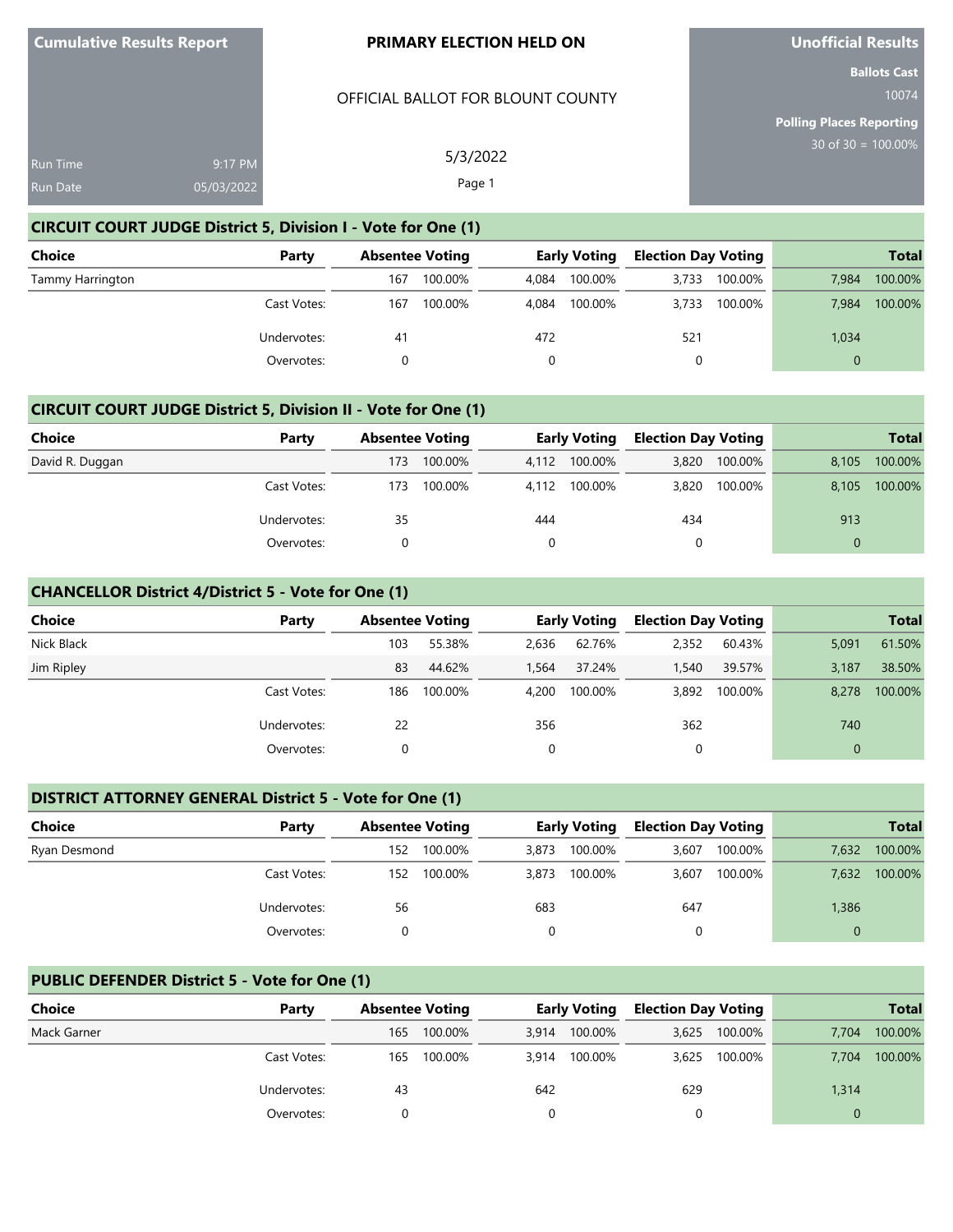# OFFICIAL BALLOT FOR BLOUNT COUNTY

5/3/2022 Page 2

**Unofficial Results**

**Ballots Cast** 10074

**Polling Places Reporting** 30 of 30 = 100.00%

| Run Time        | 9:17 PM     |
|-----------------|-------------|
| <b>Run Date</b> | 105/03/2022 |

# **COUNTY MAYOR - Vote for One (1)**

| Choice                 | Party       |     | <b>Absentee Voting</b> |       | <b>Early Voting</b> | <b>Election Day Voting</b> |         | <b>Total</b> |         |
|------------------------|-------------|-----|------------------------|-------|---------------------|----------------------------|---------|--------------|---------|
| James (Jim) Hammontree |             | 71  | 35.32%                 | 1.236 | 28.29%              | 1,371                      | 33.86%  | 2.678        | 31.07%  |
| Ed Mitchell            |             | 130 | 64.68%                 | 3.133 | 71.71%              | 2,678                      | 66.14%  | 5,941        | 68.93%  |
|                        | Cast Votes: | 201 | 100.00%                | 4.369 | 100.00%             | 4.049                      | 100.00% | 8.619        | 100.00% |
|                        | Undervotes: |     |                        | 187   |                     | 205                        |         | 399          |         |
|                        | Overvotes:  |     |                        | 0     |                     | 0                          |         | $\mathbf 0$  |         |

# **COUNTY COMMISSION District 1, Seat A - Vote for One (1)**

| <b>Choice</b>        | Party       |   | <b>Absentee Voting</b> |     | <b>Early Voting</b> | <b>Election Day Voting</b> |         |          | <b>Total</b> |
|----------------------|-------------|---|------------------------|-----|---------------------|----------------------------|---------|----------|--------------|
| Shawn K. Carter, Sr. |             |   | 25.00%                 | 97  | 52.72%              | 68                         | 46.26%  | 166      | 49.55%       |
| Jessica Hannah       |             | 3 | 75.00%                 | 87  | 47.28%              | 79                         | 53.74%  | 169      | 50.45%       |
|                      | Cast Votes: | 4 | 100.00%                | 184 | 100.00%             | 147                        | 100.00% | 335      | 100.00%      |
|                      | Undervotes: |   |                        | 21  |                     | 18                         |         | 40       |              |
|                      | Overvotes:  |   |                        | 0   |                     |                            |         | $\Omega$ |              |

# **COUNTY COMMISSION District 1, Seat B - Vote for One (1)**

| <b>Choice</b> | Party       |   | <b>Absentee Voting</b> |      | <b>Early Voting</b> |     | <b>Election Day Voting</b> |     | <b>Total</b> |
|---------------|-------------|---|------------------------|------|---------------------|-----|----------------------------|-----|--------------|
| Earl McMahan  |             | 4 | 100.00%                | 179. | 100.00%             | 139 | 100.00%                    | 322 | 100.00%      |
|               | Cast Votes: | 4 | 100.00%                | 179  | 100.00%             | 139 | 100.00%                    | 322 | 100.00%      |
|               | Undervotes: |   |                        | 26   |                     | 26  |                            | 53  |              |
|               | Overvotes:  |   |                        |      |                     |     |                            |     |              |

# **COUNTY COMMISSION District 2, Seat A - Vote for One (1)**

| Choice     | Party       |    | <b>Absentee Voting</b> |     | <b>Early Voting</b> |          | <b>Election Day Voting</b> |          | <b>Total</b> |
|------------|-------------|----|------------------------|-----|---------------------|----------|----------------------------|----------|--------------|
| Mike Akard |             | 10 | 100.00%                | 337 | 100.00%             | 250      | 100.00%                    | 597      | 100.00%      |
|            | Cast Votes: | 10 | 100.00%                | 337 | 100.00%             | 250      | 100.00%                    | 597      | 100.00%      |
|            | Undervotes: |    |                        | 99  |                     | 80       |                            | 184      |              |
|            | Overvotes:  |    |                        |     |                     | $\Omega$ |                            | $\Omega$ |              |

## **COUNTY COMMISSION District 2, Seat B - Vote for One (1)**

| <b>Choice</b> | Party       | <b>Absentee Voting</b> |         |     | <b>Early Voting</b> | <b>Election Day Voting</b> |         |     | <b>Total</b> |
|---------------|-------------|------------------------|---------|-----|---------------------|----------------------------|---------|-----|--------------|
| Wayne Baldwin |             | 8                      | 61.54%  | 175 | 43.32%              | 132                        | 44.00%  | 315 | 43.93%       |
| Dyran Bledsoe |             | 5.                     | 38.46%  | 229 | 56.68%              | 168                        | 56.00%  | 402 | 56.07%       |
|               | Cast Votes: | 13                     | 100.00% | 404 | 100.00%             | 300                        | 100.00% | 717 | 100.00%      |
|               | Undervotes: |                        |         | 32  |                     | 30                         |         | 64  |              |
|               | Overvotes:  |                        |         | 0   |                     |                            |         |     |              |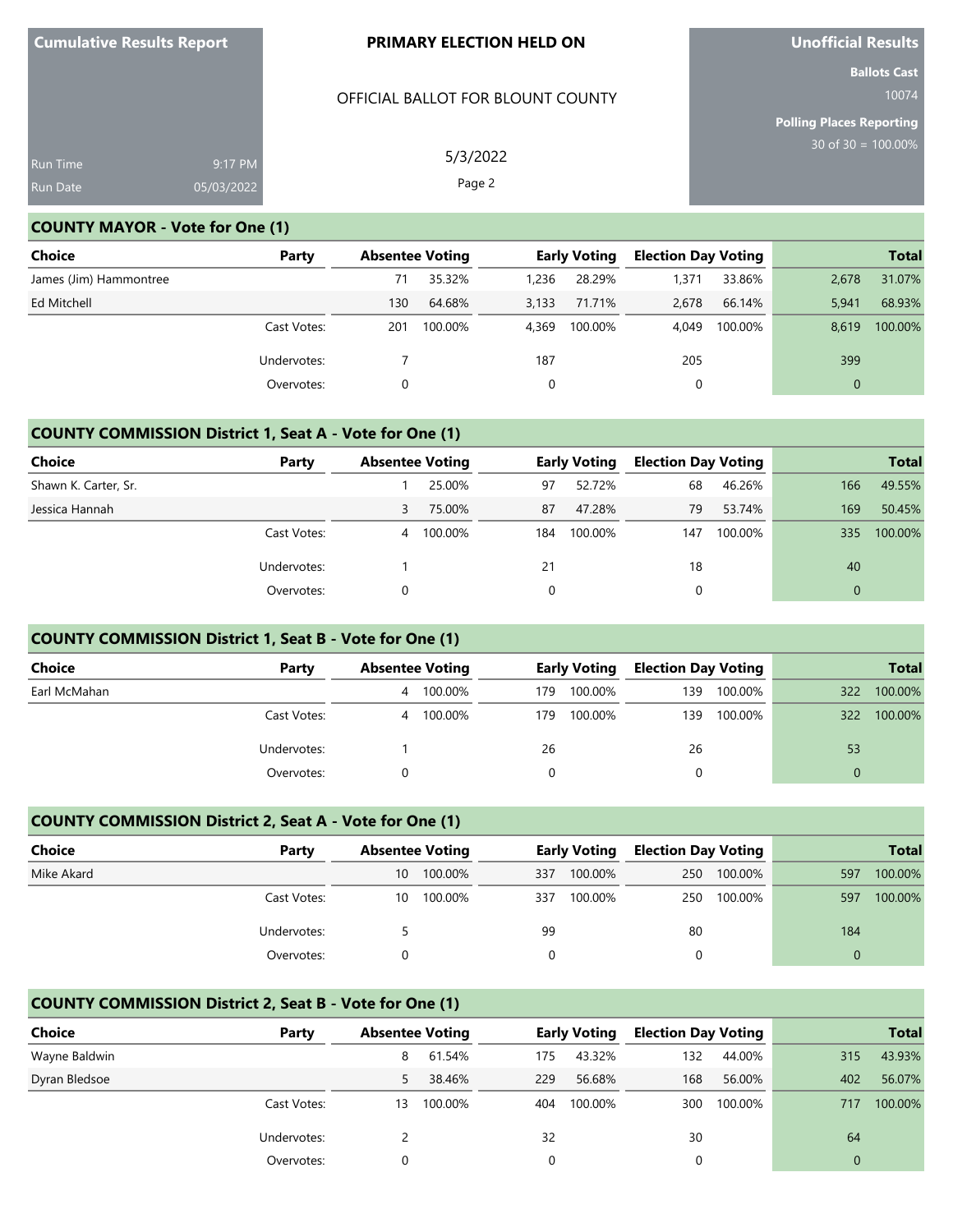### OFFICIAL BALLOT FOR BLOUNT COUNTY

5/3/2022 Page 3

**Unofficial Results**

**Ballots Cast** 10074

**Polling Places Reporting** 30 of 30 = 100.00%

| <b>Run Time</b> | $9:17$ PM  |
|-----------------|------------|
| Run Date        | 05/03/2022 |

# **COUNTY COMMISSION District 3, Seat A - Vote for One (1)**

| <b>Choice</b> | Party       | <b>Absentee Voting</b> | <b>Early Voting</b> | <b>Election Day Voting</b> |         |          | <b>Total</b> |
|---------------|-------------|------------------------|---------------------|----------------------------|---------|----------|--------------|
| Scott King    |             | 100.00%                | 334                 | 100.00%<br>245             | 100.00% | 586      | 100.00%      |
|               | Cast Votes: | 100.00%                | 334                 | 100.00%<br>245             | 100.00% | 586      | 100.00%      |
|               | Undervotes: |                        | 55                  | 29                         |         | 88       |              |
|               | Overvotes:  |                        |                     | 0                          |         | $\Omega$ |              |

# **COUNTY COMMISSION District 3, Seat B - Vote for One (1)**

| Choice      | Party       | <b>Absentee Voting</b> |           |     | <b>Early Voting</b> |     | <b>Election Day Voting</b> |          | <b>Total</b> |
|-------------|-------------|------------------------|-----------|-----|---------------------|-----|----------------------------|----------|--------------|
| Mike Caylor |             |                        | 8 100.00% | 332 | 100.00%             | 248 | 100.00%                    | 588      | 100.00%      |
|             | Cast Votes: |                        | 8 100.00% | 332 | 100.00%             | 248 | 100.00%                    | 588      | 100.00%      |
|             | Undervotes: |                        |           | 57  |                     | 26  |                            | 86       |              |
|             | Overvotes:  |                        |           |     |                     |     |                            | $\Omega$ |              |

# **COUNTY COMMISSION District 4, Seat A - Vote for One (1)**

| <b>Choice</b>  | Party       | <b>Absentee Voting</b> |         | <b>Early Voting</b> |         | <b>Election Day Voting</b> |         |          | <b>Total</b> |
|----------------|-------------|------------------------|---------|---------------------|---------|----------------------------|---------|----------|--------------|
| Robbie Bennett |             | 30                     | 100.00% | 740                 | 100.00% | 694                        | 100.00% | 1.464    | 100.00%      |
|                | Cast Votes: | 30                     | 100.00% | 740                 | 100.00% | 694                        | 100.00% | 1,464    | 100.00%      |
|                | Undervotes: | 15                     |         | 137                 |         | 152                        |         | 304      |              |
|                | Overvotes:  |                        |         | 0                   |         | 0                          |         | $\Omega$ |              |

# **COUNTY COMMISSION District 4, Seat B - Vote for One (1)**

| Choice              | Party       | <b>Absentee Voting</b> |         |     | <b>Early Voting</b> | <b>Election Day Voting</b> |         |          | <b>Total</b> |
|---------------------|-------------|------------------------|---------|-----|---------------------|----------------------------|---------|----------|--------------|
| Ken Lee             |             | 23                     | 52.27%  | 319 | 40.64%              | 294                        | 39.84%  | 636      | 40.59%       |
| Dawn Johnson Reagan |             | 21                     | 47.73%  | 466 | 59.36%              | 444                        | 60.16%  | 931      | 59.41%       |
|                     | Cast Votes: | 44                     | 100.00% | 785 | 100.00%             | 738                        | 100.00% | 1,567    | 100.00%      |
|                     | Undervotes: |                        |         | 92  |                     | 108                        |         | 201      |              |
|                     | Overvotes:  |                        |         | 0   |                     |                            |         | $\Omega$ |              |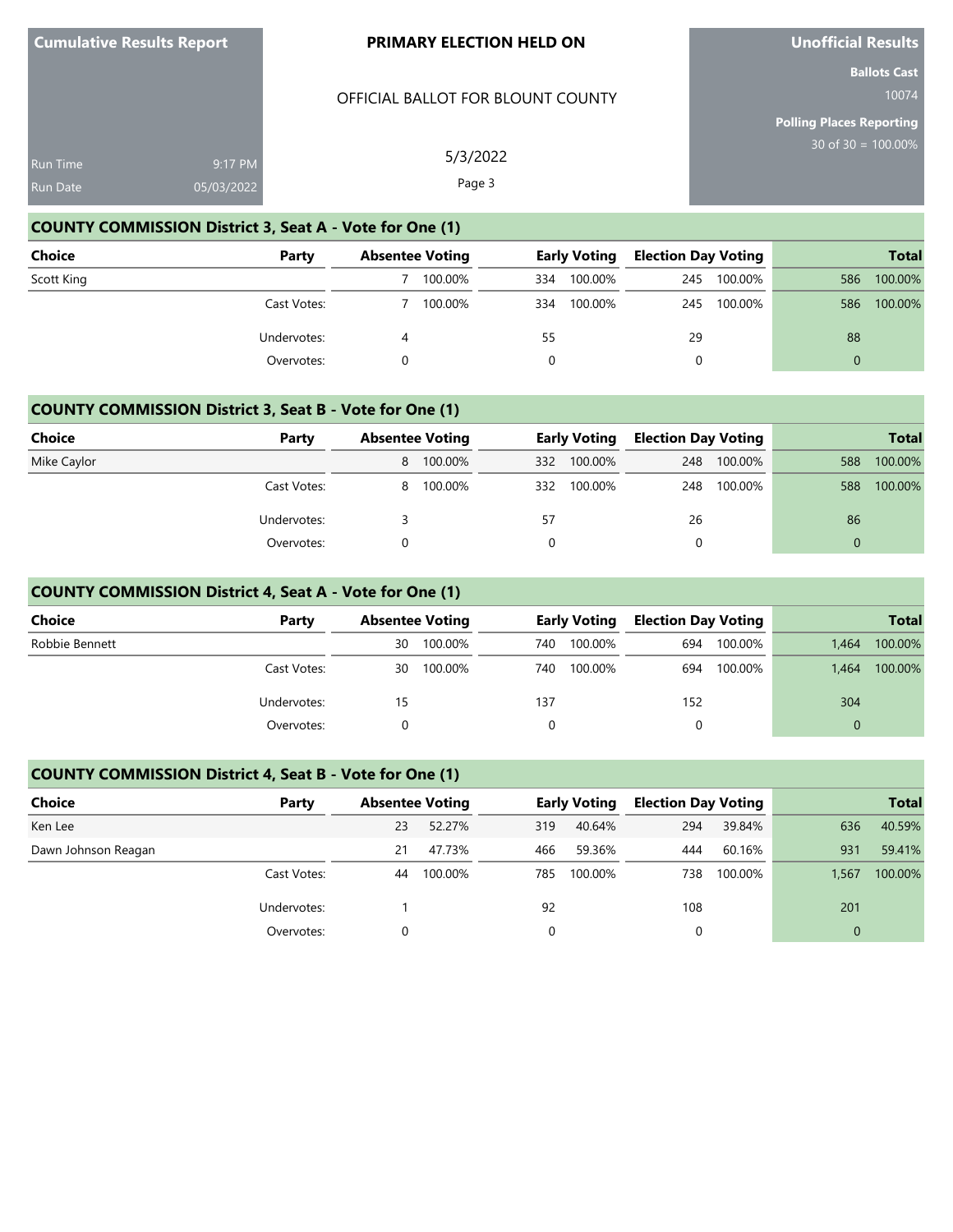# OFFICIAL BALLOT FOR BLOUNT COUNTY

**Unofficial Results**

**Ballots Cast** 10074

**Polling Places Reporting** 30 of 30 = 100.00%

| <b>Run Time</b> | $9:17$ PM  | 5/3/2022 |
|-----------------|------------|----------|
| <b>Run Date</b> | 05/03/2022 | Page 4   |

# **COUNTY COMMISSION District 4, Seat C - Vote for One (1)**

| <b>Choice</b>    | Party       | <b>Absentee Voting</b> |         |     | <b>Early Voting</b> | <b>Election Day Voting</b> |         |              | <b>Total</b> |
|------------------|-------------|------------------------|---------|-----|---------------------|----------------------------|---------|--------------|--------------|
| Jim Bradley      |             | 11                     | 24.44%  | 234 | 29.18%              | 247                        | 31.99%  | 492          | 30.39%       |
| John E. Giles    |             | 14                     | 31.11%  | 360 | 44.89%              | 334                        | 43.26%  | 708          | 43.73%       |
| Kevin J. McNeill |             | 10                     | 22.22%  | 145 | 18.08%              | 118                        | 15.28%  | 273          | 16.86%       |
| Josh Sullins     |             | 10                     | 22.22%  | 63  | 7.86%               | 73                         | 9.46%   | 146          | 9.02%        |
|                  | Cast Votes: | 45                     | 100.00% | 802 | 100.00%             | 772                        | 100.00% | 1.619        | 100.00%      |
|                  | Undervotes: | 0                      |         | 75  |                     | 74                         |         | 149          |              |
|                  | Overvotes:  | 0                      |         | 0   |                     | 0                          |         | $\mathbf{0}$ |              |

# **COUNTY COMMISSION District 5, Seat A - Vote for One (1)**

| <b>Choice</b>  | Party       | <b>Absentee Voting</b> |         | <b>Early Voting</b> |         | <b>Election Day Voting</b> |         | <b>Total</b> |         |
|----------------|-------------|------------------------|---------|---------------------|---------|----------------------------|---------|--------------|---------|
| Jared Anderson |             | 15                     | 100.00% | 565                 | 100.00% | 349                        | 100.00% | 929          | 100.00% |
|                | Cast Votes: | 15                     | 100.00% | 565                 | 100.00% | 349                        | 100.00% | 929          | 100.00% |
|                | Undervotes: |                        |         | 90                  |         |                            | 57      |              |         |
|                | Overvotes:  |                        |         |                     |         |                            |         | 0            |         |

# **COUNTY COMMISSION District 5, Seat B - Vote for One (1)**

| Choice               | Party       | <b>Absentee Voting</b> |          |     | <b>Early Voting</b> | <b>Election Day Voting</b> |         |          | <b>Total</b> |
|----------------------|-------------|------------------------|----------|-----|---------------------|----------------------------|---------|----------|--------------|
| <b>Thomas Antkow</b> |             |                        | $0.00\%$ | 104 | 17.69%              | 78                         | 21.20%  | 182      | 18.65%       |
| <b>Rick Carver</b>   |             | 20                     | 100.00%  | 484 | 82.31%              | 290                        | 78.80%  | 794      | 81.35%       |
|                      | Cast Votes: | 20                     | 100.00%  | 588 | 100.00%             | 368                        | 100.00% | 976      | 100.00%      |
|                      | Undervotes: |                        |          | 67  |                     | 38                         |         | 109      |              |
|                      | Overvotes:  |                        |          | 0   |                     |                            |         | $\Omega$ |              |

# **COUNTY COMMISSION District 6, Seat A - Vote for One (1)**

| <b>Choice</b> | Party       | <b>Absentee Voting</b> |         |     | <b>Early Voting</b> |     | <b>Election Day Voting</b> |     | <b>Total</b> |
|---------------|-------------|------------------------|---------|-----|---------------------|-----|----------------------------|-----|--------------|
| Nick Bright   |             | 20                     | 100.00% | 394 | 100.00%             | 284 | 100.00%                    | 698 | 100.00%      |
|               | Cast Votes: | 20                     | 100.00% | 394 | 100.00%             | 284 | 100.00%                    | 698 | 100.00%      |
|               | Undervotes: |                        |         | 61  |                     | 36  |                            | 98  |              |
|               | Overvotes:  |                        |         |     |                     |     |                            |     |              |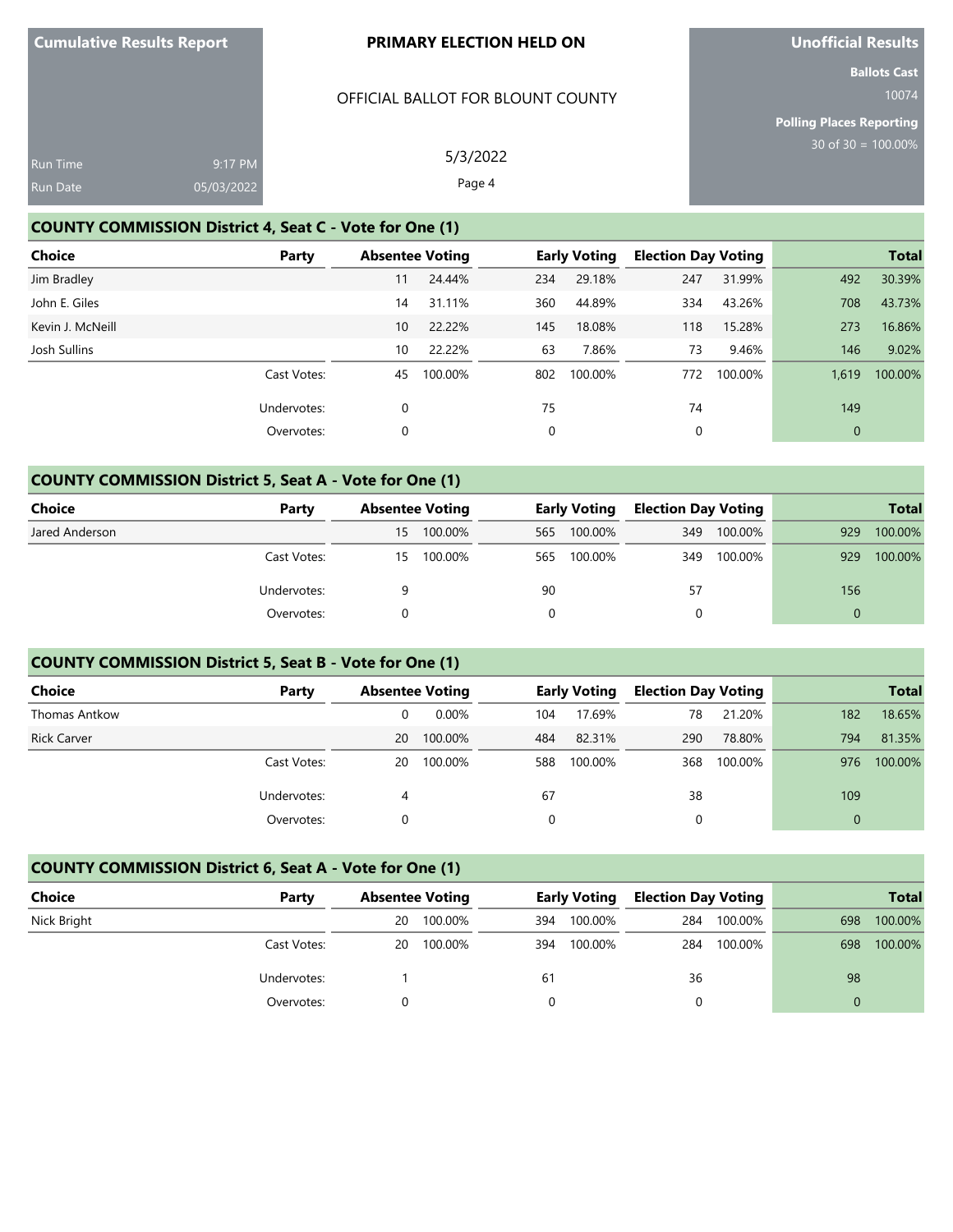# OFFICIAL BALLOT FOR BLOUNT COUNTY

**Unofficial Results**

**Ballots Cast** 10074

**Polling Places Reporting** 30 of 30 = 100.00%

| Run Time        | 9:17 PM    | 5/3/2022 |
|-----------------|------------|----------|
| <b>Run Date</b> | 05/03/2022 | Page 5   |

# **COUNTY COMMISSION District 6, Seat B - Vote for One (1)**

| <b>Choice</b> | Party       | <b>Absentee Voting</b> |         |     | Early Voting | <b>Election Day Voting</b> |         |          | <b>Total</b> |
|---------------|-------------|------------------------|---------|-----|--------------|----------------------------|---------|----------|--------------|
| Tom Cole      |             | 8                      | 42.11%  | 199 | 47.72%       | 111                        | 36.16%  | 318      | 42.80%       |
| Misty Davis   |             | 11                     | 57.89%  | 218 | 52.28%       | 196                        | 63.84%  | 425      | 57.20%       |
|               | Cast Votes: | 19                     | 100.00% | 417 | 100.00%      | 307                        | 100.00% | 743      | 100.00%      |
|               | Undervotes: |                        |         | 38  |              | 13                         |         | 53       |              |
|               | Overvotes:  |                        |         |     |              | 0                          |         | $\Omega$ |              |

# **COUNTY COMMISSION District 7, Seat A - Vote for One (1)**

| <b>Choice</b>       | Party       |    | <b>Absentee Voting</b> |     | <b>Early Voting</b> |     | <b>Election Day Voting</b> | <b>Total</b> |         |
|---------------------|-------------|----|------------------------|-----|---------------------|-----|----------------------------|--------------|---------|
| <b>Tom Stinnett</b> |             | 18 | 100.00%                | 271 | 100.00%             | 375 | 100.00%                    | 664          | 100.00% |
|                     | Cast Votes: | 18 | 100.00%                | 271 | 100.00%             | 375 | 100.00%                    | 664          | 100.00% |
|                     | Undervotes: |    |                        | 44  |                     | 60  |                            | 109          |         |
|                     | Overvotes:  |    |                        |     |                     |     |                            |              |         |

### **COUNTY COMMISSION District 7, Seat B - Vote for One (1)**

| <b>Choice</b>       | Party       | <b>Absentee Voting</b> |         | <b>Early Voting</b> |         | <b>Election Day Voting</b> |         |     | <b>Total</b> |
|---------------------|-------------|------------------------|---------|---------------------|---------|----------------------------|---------|-----|--------------|
| Staci Crisp-Lawhorn |             | 19                     | 100.00% | 265                 | 100.00% | 378                        | 100.00% | 662 | 100.00%      |
|                     | Cast Votes: | 19                     | 100.00% | 265                 | 100.00% | 378                        | 100.00% | 662 | 100.00%      |
|                     | Undervotes: |                        |         | 50                  |         | 57                         |         | 111 |              |
|                     | Overvotes:  |                        |         |                     |         |                            |         | 0   |              |

# **COUNTY COMMISSION District 8, Seat A - Vote for One (1)**

| <b>Choice</b>      | Party       | <b>Absentee Voting</b> |         | <b>Early Voting</b> |         | <b>Election Day Voting</b> |         |     | <b>Total</b> |
|--------------------|-------------|------------------------|---------|---------------------|---------|----------------------------|---------|-----|--------------|
| <b>Brad Bowers</b> |             | 16                     | 100.00% | 354                 | 100.00% | 508                        | 100.00% | 878 | 100.00%      |
|                    | Cast Votes: | 16                     | 100.00% | 354                 | 100.00% | 508                        | 100.00% | 878 | 100.00%      |
|                    | Undervotes: |                        |         | 54                  |         | 63                         |         | 121 |              |
|                    | Overvotes:  |                        |         |                     |         |                            |         | 0   |              |

# **COUNTY COMMISSION District 8, Seat B - Vote for One (1)**

| <b>Choice</b> | Party       |    | <b>Absentee Voting</b> |     | <b>Early Voting</b> |     | <b>Election Day Voting</b> |     | <b>Total</b> |
|---------------|-------------|----|------------------------|-----|---------------------|-----|----------------------------|-----|--------------|
| Jeff Jopling  |             | 16 | 100.00%                | 323 | 100.00%             | 491 | 100.00%                    | 830 | 100.00%      |
|               | Cast Votes: | 16 | 100.00%                | 323 | 100.00%             | 491 | 100.00%                    | 830 | 100.00%      |
|               | Undervotes: |    |                        | 85  |                     | 80  |                            | 169 |              |
|               | Overvotes:  |    |                        |     |                     |     |                            |     |              |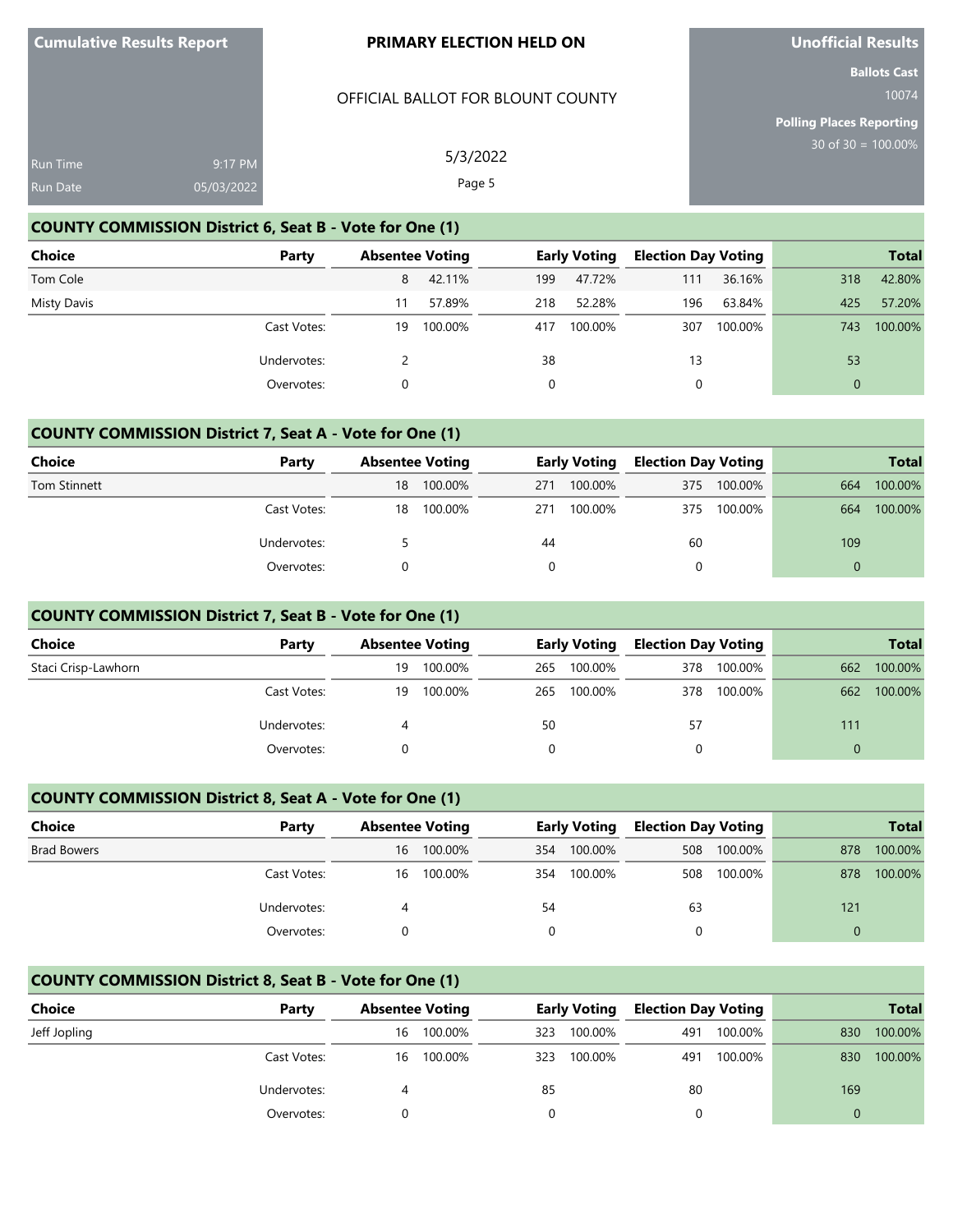# OFFICIAL BALLOT FOR BLOUNT COUNTY

**Unofficial Results**

**Ballots Cast** 10074

**Polling Places Reporting** 30 of 30 = 100.00%

| <b>Run Time</b> | 9:17 PM    | 5/3/2022 |
|-----------------|------------|----------|
| <b>Run Date</b> | 05/03/2022 | Page 6   |

# **COUNTY COMMISSION District 9, Seat A - Vote for One (1)**

| <b>Choice</b> | Party       | <b>Absentee Voting</b> |         |     | Early Voting | <b>Election Day Voting</b> |         |          | <b>Total</b> |
|---------------|-------------|------------------------|---------|-----|--------------|----------------------------|---------|----------|--------------|
| Ron French    |             | 14                     | 70.00%  | 288 | 62.07%       | 295                        | 59.12%  | 597      | 60.73%       |
| Leah Hood     |             | 6                      | 30.00%  | 176 | 37.93%       | 204                        | 40.88%  | 386      | 39.27%       |
|               | Cast Votes: | 20                     | 100.00% | 464 | 100.00%      | 499                        | 100.00% | 983      | 100.00%      |
|               | Undervotes: |                        |         | 20  |              | 43                         |         | 64       |              |
|               | Overvotes:  |                        |         |     |              | 0                          |         | $\Omega$ |              |

# **COUNTY COMMISSION District 9, Seat B - Vote for One (1)**

| <b>Choice</b> | Party       |    | <b>Absentee Voting</b> |     | <b>Early Voting</b> | <b>Election Day Voting</b> |         |          | <b>Total</b> |
|---------------|-------------|----|------------------------|-----|---------------------|----------------------------|---------|----------|--------------|
| Steve Mikels  |             | 13 | 68.42%                 | 297 | 62.92%              | 361                        | 69.83%  | 671      | 66.57%       |
| Chuck Tallent |             | 6  | 31.58%                 | 175 | 37.08%              | 156                        | 30.17%  | 337      | 33.43%       |
|               | Cast Votes: | 19 | 100.00%                | 472 | 100.00%             | 517                        | 100.00% | 1.008    | 100.00%      |
|               | Undervotes: |    |                        | 12  |                     | 25                         |         | 39       |              |
|               | Overvotes:  |    |                        | 0   |                     | 0                          |         | $\Omega$ |              |

# **COUNTY COMMISSION District 10, Seat A - Vote for One (1)**

| <b>Choice</b>      | Party       | <b>Absentee Voting</b> |         | <b>Early Voting</b> |         | <b>Election Day Voting</b> |         |     | <b>Total</b> |
|--------------------|-------------|------------------------|---------|---------------------|---------|----------------------------|---------|-----|--------------|
| Linda Jenkins Webb |             | 18                     | 100.00% | 274                 | 100.00% | 320                        | 100.00% | 612 | 100.00%      |
|                    | Cast Votes: | 18                     | 100.00% | 274                 | 100.00% | 320                        | 100.00% | 612 | 100.00%      |
|                    | Undervotes: |                        |         | 58                  |         | 45                         |         | 108 |              |
|                    | Overvotes:  |                        |         |                     |         |                            |         |     |              |

# **COUNTY COMMISSION District 10, Seat B - Vote for One (1)**

| Choice                | Party       | <b>Absentee Voting</b> |         |     | <b>Early Voting</b> | <b>Election Day Voting</b> |         |                | <b>Total</b> |
|-----------------------|-------------|------------------------|---------|-----|---------------------|----------------------------|---------|----------------|--------------|
| Steven J. Kelley, Jr. |             |                        | 13.64%  | 80  | 25.40%              | 102                        | 29.23%  | 185            | 26.97%       |
| David Wells           |             | 19                     | 86.36%  | 235 | 74.60%              | 247                        | 70.77%  | 501            | 73.03%       |
|                       | Cast Votes: | 22                     | 100.00% | 315 | 100.00%             | 349                        | 100.00% | 686            | 100.00%      |
|                       | Undervotes: |                        |         | 17  |                     | 16                         |         | 34             |              |
|                       | Overvotes:  |                        |         | 0   |                     |                            |         | $\overline{0}$ |              |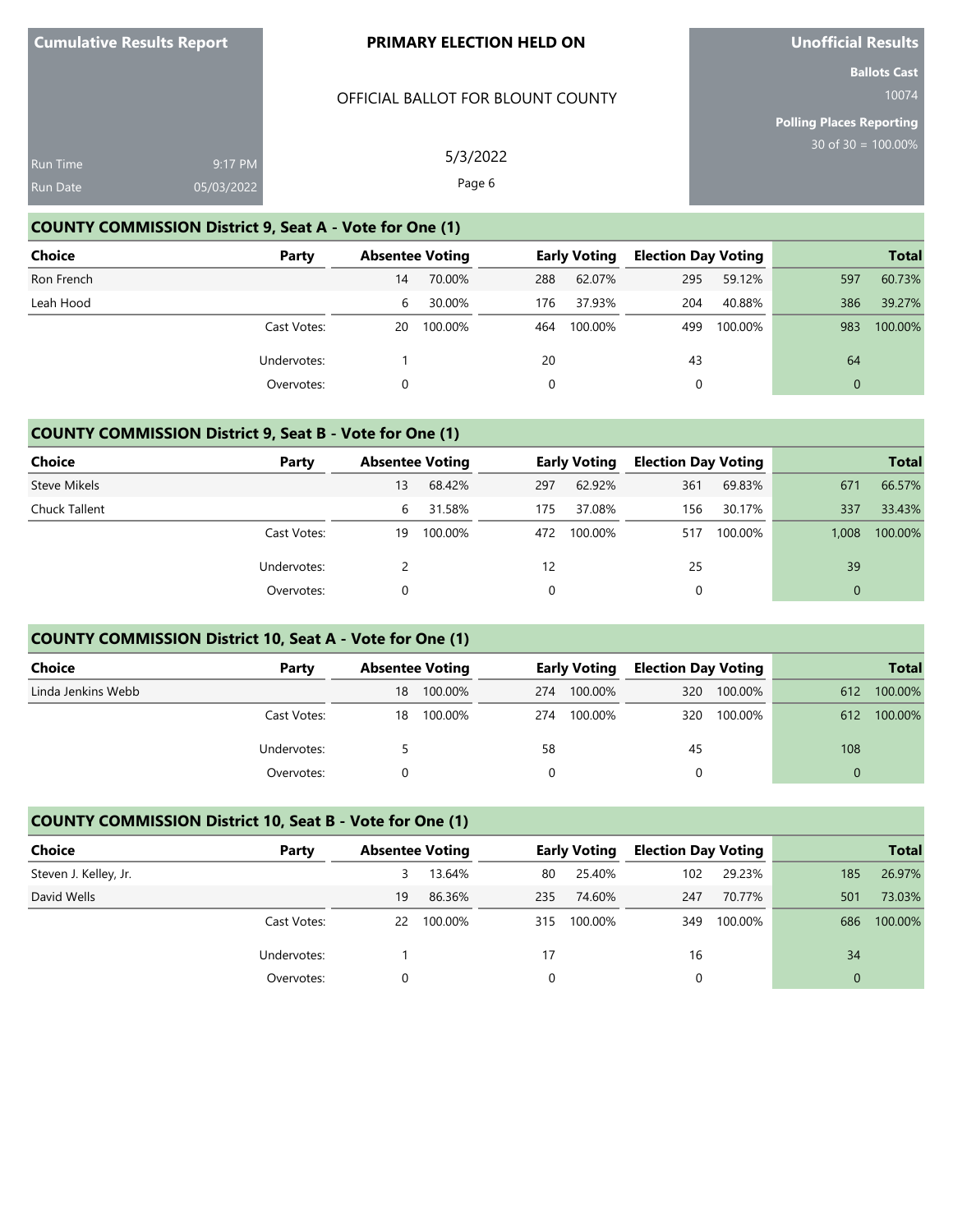# OFFICIAL BALLOT FOR BLOUNT COUNTY

**Unofficial Results**

**Ballots Cast** 10074

**Polling Places Reporting**

| <b>Run Time</b> | 9:17 PM    | 5/3/2022 | $30$ of $30 = 100$ |
|-----------------|------------|----------|--------------------|
| <b>Run Date</b> | 05/03/2022 | Page 7   |                    |

# **ASSESSOR of PROPERTY Unexpired Term - Vote for One (1)**

| Choice       | Party       | <b>Absentee Voting</b> |         |       | <b>Early Voting</b> | <b>Election Day Voting</b> |         |              | <b>Total</b> |
|--------------|-------------|------------------------|---------|-------|---------------------|----------------------------|---------|--------------|--------------|
| Allen Latham |             | 49                     | 24.87%  | 1.245 | 29.37%              | 1,302                      | 33.50%  | 2,596        | 31.19%       |
| Todd Orr     |             | 148                    | 75.13%  | 2,994 | 70.63%              | 2.584                      | 66.50%  | 5,726        | 68.81%       |
|              | Cast Votes: | 197                    | 100.00% | 4.239 | 100.00%             | 3,886                      | 100.00% | 8.322        | 100.00%      |
|              | Undervotes: | 11                     |         | 317   |                     | 368                        |         | 696          |              |
|              | Overvotes:  | 0                      |         |       |                     | 0                          |         | $\mathbf{0}$ |              |

# **COUNTY TRUSTEE - Vote for One (1)**

| <b>Choice</b>       | Party       | <b>Absentee Voting</b> |         | Early Voting |         | <b>Election Day Voting</b> |         |       | <b>Total</b> |
|---------------------|-------------|------------------------|---------|--------------|---------|----------------------------|---------|-------|--------------|
| <b>Scott Graves</b> |             | 176                    | 100.00% | 4.115        | 100.00% | 3.767                      | 100.00% | 8,058 | 100.00%      |
|                     | Cast Votes: | 176                    | 100.00% | 4.115        | 100.00% | 3.767                      | 100.00% | 8,058 | 100.00%      |
|                     | Undervotes: | 32                     |         | 441          |         | 487                        |         | 960   |              |
|                     | Overvotes:  |                        |         | 0            |         |                            |         |       |              |

### **GENERAL SESSIONS JUDGE Division I - Vote for One (1)**

| Choice        | Party       | <b>Absentee Voting</b> |         |       | <b>Early Voting</b> |       | <b>Election Day Voting</b> |       | <b>Total</b> |
|---------------|-------------|------------------------|---------|-------|---------------------|-------|----------------------------|-------|--------------|
| Mike Gallegos |             | 169                    | 100.00% | 3.971 | 100.00%             | 3.647 | 100.00%                    | 7.787 | 100.00%      |
|               | Cast Votes: | 169                    | 100.00% | 3.971 | 100.00%             | 3,647 | 100.00%                    | 7.787 | 100.00%      |
|               | Undervotes: | 39                     |         | 585   |                     | 607   |                            | 1,231 |              |
|               | Overvotes:  |                        |         |       |                     |       |                            |       |              |

# **GENERAL SESSIONS JUDGE Division II - Vote for One (1)**

| <b>Choice</b> | Party       | <b>Absentee Voting</b> |         |       | <b>Early Voting</b> |       | <b>Election Day Voting</b> | <b>Total</b> |         |  |
|---------------|-------------|------------------------|---------|-------|---------------------|-------|----------------------------|--------------|---------|--|
| Kenlyn Foster |             | 165                    | 100.00% | 3,831 | 100.00%             | 3,533 | 100.00%                    | 7,529        | 100.00% |  |
|               | Cast Votes: | 165                    | 100.00% | 3,831 | 100.00%             | 3,533 | 100.00%                    | 7,529        | 100.00% |  |
|               | Undervotes: | -43                    |         | 725   |                     | 721   |                            | 1,489        |         |  |
|               | Overvotes:  |                        |         |       |                     |       |                            |              |         |  |

# **GENERAL SESSIONS JUDGE Division III - Vote for One (1)**

| Choice                 | Party       | <b>Absentee Voting</b> |         |       | Early Voting |       | <b>Election Day Voting</b> |       | <b>Total</b> |
|------------------------|-------------|------------------------|---------|-------|--------------|-------|----------------------------|-------|--------------|
| William R. Brewer, Jr. |             | 167                    | 100.00% | 3,933 | 100.00%      | 3,588 | 100.00%                    | 7.688 | 100.00%      |
|                        | Cast Votes: | 167                    | 100.00% | 3,933 | 100.00%      | 3,588 | 100.00%                    | 7,688 | 100.00%      |
|                        | Undervotes: | 41                     |         | 623   |              | 666   |                            | 1,330 |              |
|                        | Overvotes:  |                        |         |       |              |       |                            | 0     |              |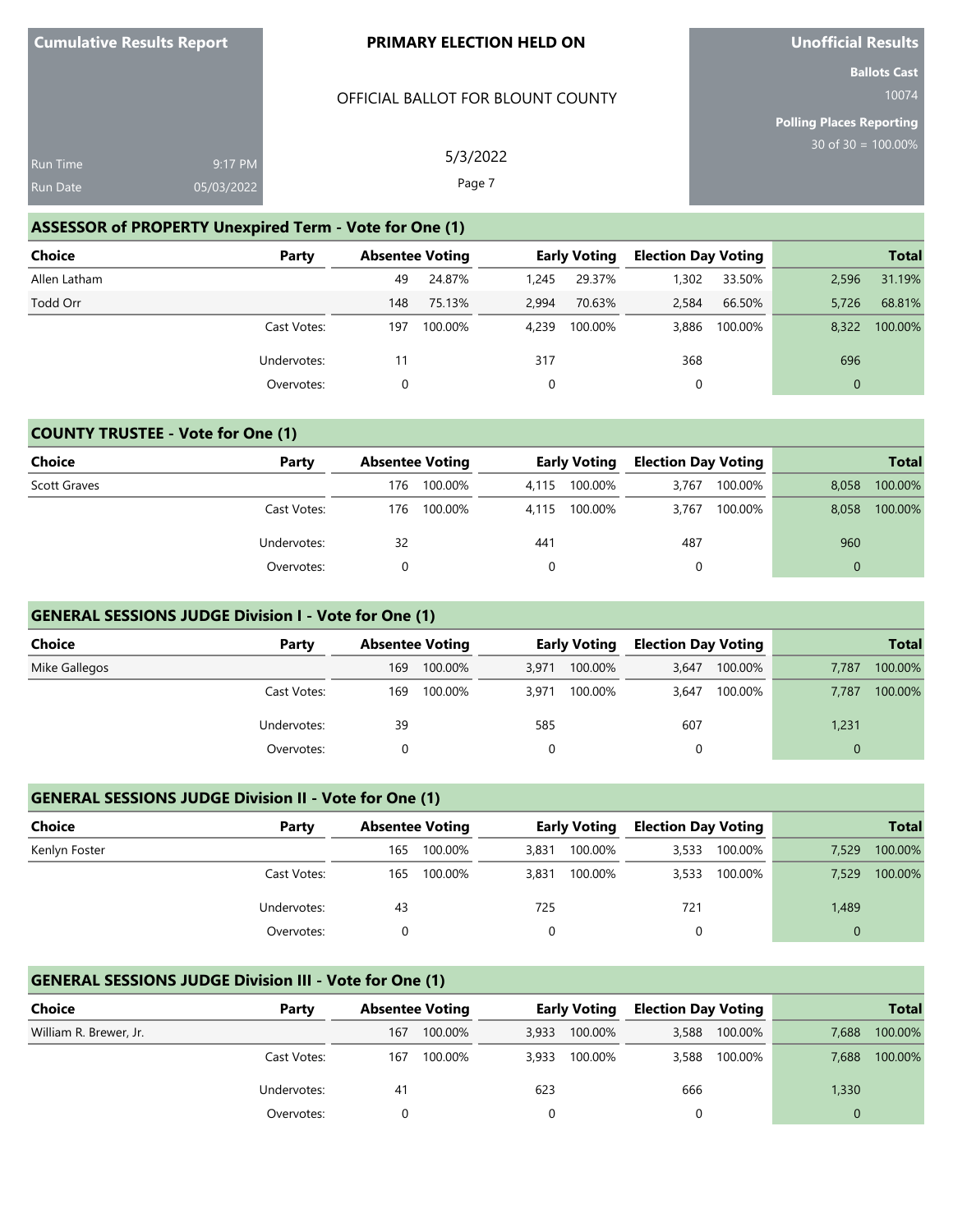# OFFICIAL BALLOT FOR BLOUNT COUNTY

5/3/2022 Page 8

**Unofficial Results**

**Ballots Cast** 10074

**Polling Places Reporting** 30 of 30 = 100.00%

| <b>Run Time</b> | 9:17 PM    |
|-----------------|------------|
| <b>Run Date</b> | 05/03/2022 |

# **GENERAL SESSIONS JUDGE Division IV - Vote for One (1)**

| <b>Choice</b>      | Party       | <b>Absentee Voting</b> |         | <b>Early Voting</b> |         | <b>Election Day Voting</b> |         | <b>Total</b> |         |
|--------------------|-------------|------------------------|---------|---------------------|---------|----------------------------|---------|--------------|---------|
| Robert L. Headrick |             | 168                    | 100.00% | 3.940               | 100.00% | 3.638                      | 100.00% | 7.746        | 100.00% |
|                    | Cast Votes: | 168                    | 100.00% | 3,940               | 100.00% | 3,638                      | 100.00% | 7.746        | 100.00% |
|                    | Undervotes: | 40                     |         | 616                 |         | 616                        |         | 1,272        |         |
|                    | Overvotes:  |                        |         |                     |         | 0                          |         |              |         |

# **SHERIFF - Vote for One (1)**

| Choice            | Party       | <b>Absentee Voting</b> |         | <b>Early Voting</b> |         | <b>Election Day Voting</b> |         |          | <b>Total</b> |
|-------------------|-------------|------------------------|---------|---------------------|---------|----------------------------|---------|----------|--------------|
| James Lee Berrong |             | 173                    | 100.00% | 3,990               | 100.00% | 3,666                      | 100.00% | 7.829    | 100.00%      |
|                   | Cast Votes: | 173                    | 100.00% | 3,990               | 100.00% | 3,666                      | 100.00% | 7.829    | 100.00%      |
|                   | Undervotes: | 35                     |         | 566                 |         | 588                        |         | 1,189    |              |
|                   | Overvotes:  |                        |         |                     |         |                            |         | $\Omega$ |              |

# **CIRCUIT COURT CLERK - Vote for One (1)**

| <b>Choice</b> | Party       | <b>Absentee Voting</b> |         | <b>Early Voting</b> |         | <b>Election Day Voting</b> |         |          | <b>Total</b> |
|---------------|-------------|------------------------|---------|---------------------|---------|----------------------------|---------|----------|--------------|
| Tom Hatcher   |             | 165                    | 100.00% | 3.984               | 100.00% | 3,718                      | 100.00% | 7.867    | 100.00%      |
|               | Cast Votes: | 165                    | 100.00% | 3,984               | 100.00% | 3,718                      | 100.00% | 7,867    | 100.00%      |
|               | Undervotes: | 43                     |         | 572                 |         | 536                        |         | 1,151    |              |
|               | Overvotes:  |                        |         |                     |         | 0                          |         | $\Omega$ |              |

# **COUNTY CLERK - Vote for One (1)**

| <b>Choice</b> | Party       | <b>Absentee Voting</b> |         | <b>Early Voting</b> |               | <b>Election Day Voting</b> |         |       | <b>Total</b> |
|---------------|-------------|------------------------|---------|---------------------|---------------|----------------------------|---------|-------|--------------|
| Gaye Hasty    |             | 166                    | 100.00% | 4,018               | 100.00%       | 3,691                      | 100.00% | 7.875 | 100.00%      |
|               | Cast Votes: | 166                    | 100.00% |                     | 4,018 100.00% | 3,691                      | 100.00% | 7,875 | 100.00%      |
|               | Undervotes: | 42                     |         | 538                 |               | 563                        |         | 1,143 |              |
|               | Overvotes:  |                        |         |                     |               |                            |         |       |              |

# **REGISTER of DEEDS - Vote for One (1)**

| Choice            | Party       |     | <b>Absentee Voting</b> |       | <b>Early Voting</b> | <b>Election Day Voting</b> |         |       | <b>Total</b> |
|-------------------|-------------|-----|------------------------|-------|---------------------|----------------------------|---------|-------|--------------|
| Phyllis Lee Crisp |             | 156 | 79.19%                 | 3.514 | 81.91%              | 3.054                      | 77.99%  | 6,724 | 80.02%       |
| Beth Myers-Rees   |             | 41  | 20.81%                 | 776   | 18.09%              | 862                        | 22.01%  | 1.679 | 19.98%       |
|                   | Cast Votes: | 197 | 100.00%                | 4,290 | 100.00%             | 3.916                      | 100.00% | 8,403 | 100.00%      |
|                   | Undervotes: |     |                        | 266   |                     | 338                        |         | 615   |              |
|                   | Overvotes:  |     |                        | 0     |                     |                            |         | 0     |              |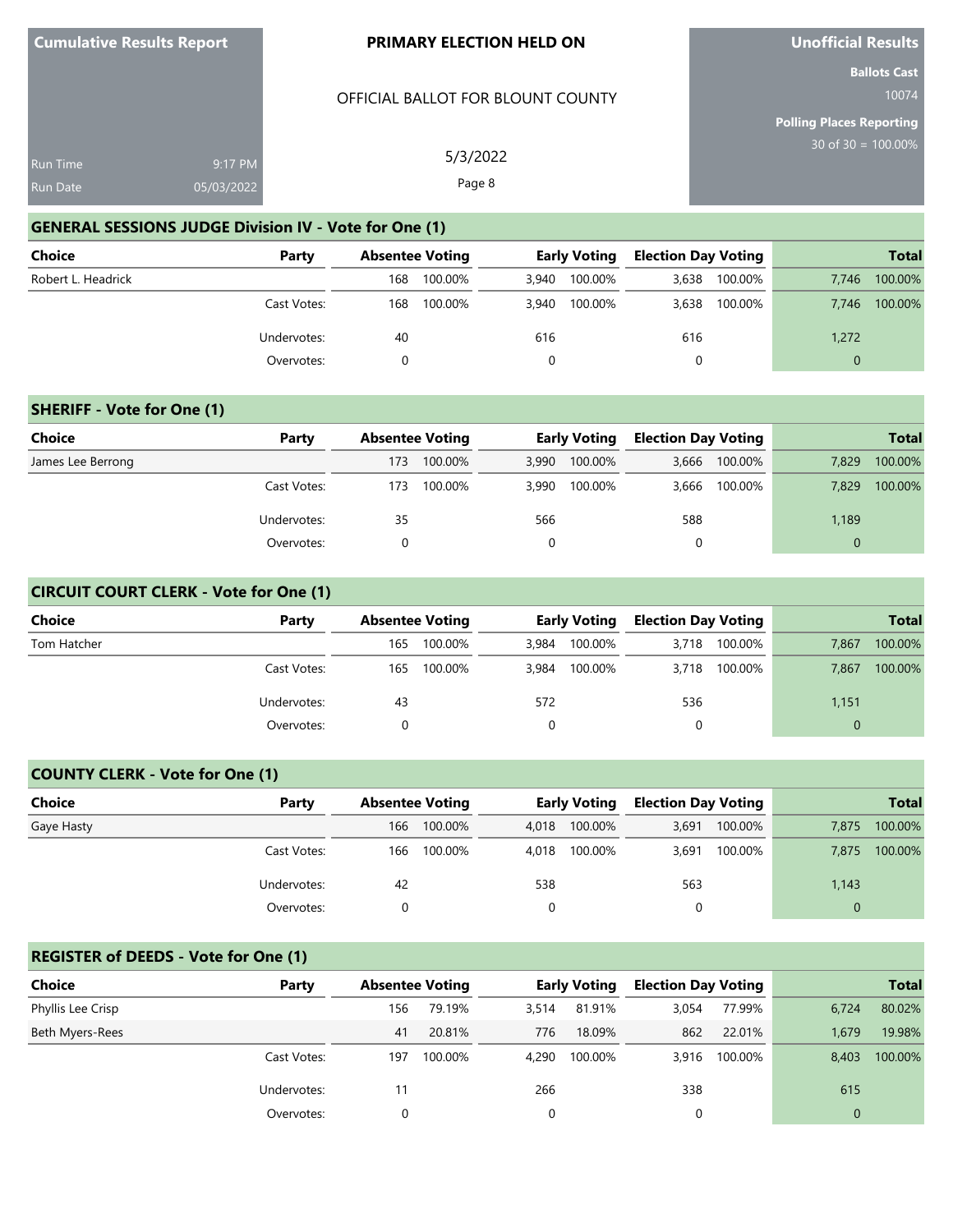# OFFICIAL BALLOT FOR BLOUNT COUNTY

5/3/2022 Page 9

**Unofficial Results**

**Ballots Cast** 10074

**Polling Places Reporting** 30 of 30 = 100.00%

| <b>Run Time</b> | 9:17 PM    |
|-----------------|------------|
| Run Date        | 05/03/2022 |

# **COUNTY HIGHWAY SUPERINTENDENT - Vote for One (1)**

| Choice        | Party       | <b>Absentee Voting</b> |         | <b>Early Voting</b> |         | <b>Election Day Voting</b> |         | <b>Total</b> |         |
|---------------|-------------|------------------------|---------|---------------------|---------|----------------------------|---------|--------------|---------|
| Jeff Headrick |             | 167                    | 100.00% | 3.962               | 100.00% | 3,629                      | 100.00% | 7.758        | 100.00% |
|               | Cast Votes: | 167                    | 100.00% | 3.962               | 100.00% | 3.629                      | 100.00% | 7.758        | 100.00% |
|               | Undervotes: | 41                     |         | 594                 |         | 625                        |         | 1,260        |         |
|               | Overvotes:  |                        |         |                     |         | 0                          |         | $\Omega$     |         |

# **SCHOOL BOARD District 1 - Vote for One (1)**

| <b>Choice</b>  | Party       |    | <b>Absentee Voting</b> |     | <b>Early Voting</b> | <b>Election Day Voting</b> |         |       | <b>Total</b> |
|----------------|-------------|----|------------------------|-----|---------------------|----------------------------|---------|-------|--------------|
| Brian King     |             | 12 | 40.00%                 | 418 | 57.50%              | 355                        | 51.98%  | 785   | 54.51%       |
| Steven Phipps  |             | 4  | 13.33%                 | 117 | 16.09%              | 110                        | 16.11%  | 231   | 16.04%       |
| Debbie Sudhoff |             | 14 | 46.67%                 | 192 | 26.41%              | 218                        | 31.92%  | 424   | 29.44%       |
|                | Cast Votes: | 30 | 100.00%                | 727 | 100.00%             | 683                        | 100.00% | 1.440 | 100.00%      |
|                | Undervotes: |    |                        | 127 |                     | 88                         |         | 218   |              |
|                | Overvotes:  | 0  |                        | 0   |                     | 0                          |         | 0     |              |

#### **SCHOOL BOARD District 3 - Vote for One (1)**

| Choice      | Party       | <b>Absentee Voting</b> |         |     | <b>Early Voting</b> | <b>Election Day Voting</b> |         |          | <b>Total</b> |
|-------------|-------------|------------------------|---------|-----|---------------------|----------------------------|---------|----------|--------------|
| Diane Bain  |             | 6                      | 37.50%  | 224 | 53.85%              | 148                        | 42.53%  | 378      | 48.46%       |
| Joe Lindsey |             | 10 <sup>°</sup>        | 62.50%  | 192 | 46.15%              | 200                        | 57.47%  | 402      | 51.54%       |
|             | Cast Votes: | 16                     | 100.00% | 416 | 100.00%             | 348                        | 100.00% | 780      | 100.00%      |
|             | Undervotes: |                        |         | 103 |                     | 100                        |         | 206      |              |
|             | Overvotes:  |                        |         |     |                     | $\Omega$                   |         | $\Omega$ |              |

#### **SCHOOL BOARD District 5 - Vote for One (1)**

| <b>Choice</b> | Party       | <b>Absentee Voting</b> |         | <b>Early Voting</b> |         | <b>Election Day Voting</b> |         | <b>Total</b> |         |
|---------------|-------------|------------------------|---------|---------------------|---------|----------------------------|---------|--------------|---------|
| Erica Moore   |             | 16                     | 100.00% | 637                 | 100.00% | 437                        | 100.00% | 1,090        | 100.00% |
|               | Cast Votes: | 16                     | 100.00% | 637                 | 100.00% | 437                        | 100.00% | 1,090        | 100.00% |
|               | Undervotes: |                        |         | 178                 |         | 115                        |         | 304          |         |
|               | Overvotes:  |                        |         |                     |         | 0                          |         | $\Omega$     |         |

# **SCHOOL BOARD District 7 - Vote for One (1)**

| Choice     | Party       |    | <b>Absentee Voting</b> | <b>Early Voting</b> |         | <b>Election Day Voting</b> |             |     | <b>Total</b> |
|------------|-------------|----|------------------------|---------------------|---------|----------------------------|-------------|-----|--------------|
| Fred Goins |             | 25 | 100.00%                | 440                 | 100.00% | 460                        | 100.00%     | 925 | 100.00%      |
|            | Cast Votes: | 25 | 100.00%                | 440                 | 100.00% |                            | 460 100.00% | 925 | 100.00%      |
|            | Undervotes: |    |                        | 78                  |         | 94                         |             | 175 |              |
|            | Overvotes:  |    |                        |                     |         |                            |             | 0   |              |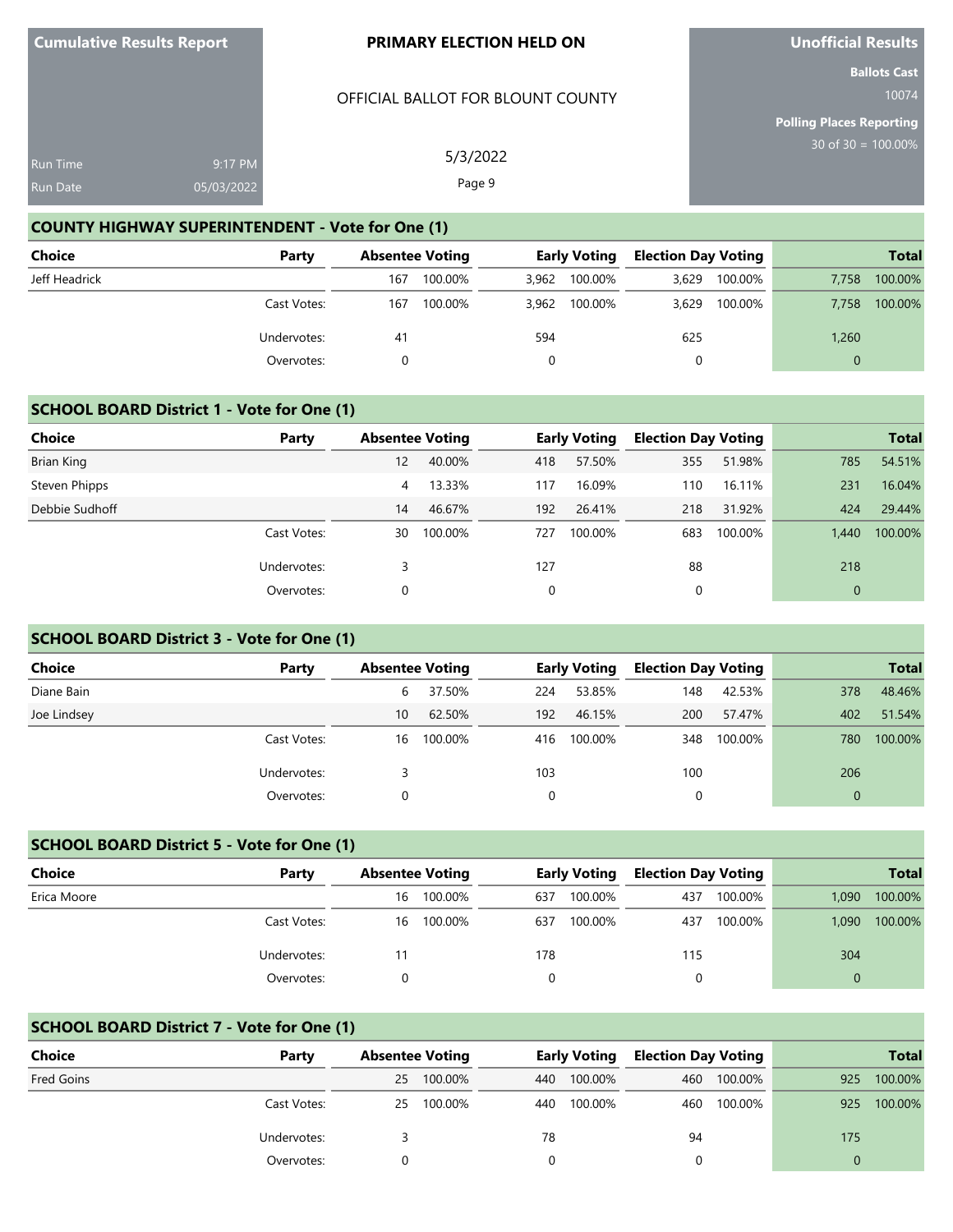#### OFFICIAL BALLOT FOR BLOUNT COUNTY

5/3/2022 Page 10

**Unofficial Results**

**Ballots Cast** 10074

**Polling Places Reporting** 30 of 30 = 100.00%

| <b>Run Time</b> | 9:17 PM    |
|-----------------|------------|
| Run Date        | 05/03/2022 |

# **CIRCUIT COURT JUDGE District 5, Division I - Vote for One (1) No Candidate Qualified**

| <b>Choice</b> | Party       |    | <b>Absentee Voting</b> |     | <b>Early Voting</b> |     | <b>Election Day Voting</b> |          | <b>Total</b> |
|---------------|-------------|----|------------------------|-----|---------------------|-----|----------------------------|----------|--------------|
|               |             | 0  | 0.00%                  | 0   | 0.00%               | 0   | 0.00%                      |          | 0.00%        |
|               | Cast Votes: |    | 0.00%                  |     | $0.00\%$            |     | 0.00%                      | 0        | 0.00%        |
|               | Undervotes: | 89 |                        | 563 |                     | 404 |                            | 1,056    |              |
|               | Overvotes:  |    |                        |     |                     | 0   |                            | $\Omega$ |              |

# **CIRCUIT COURT JUDGE District 5, Division II - Vote for One (1) No Candidate Qualified**

| <b>Choice</b> | Party       |    | <b>Absentee Voting</b> |              | <b>Early Voting</b> |     | <b>Election Day Voting</b> |       | <b>Total</b> |
|---------------|-------------|----|------------------------|--------------|---------------------|-----|----------------------------|-------|--------------|
|               |             | 0  | $0.00\%$               | $\mathbf{0}$ | $0.00\%$            |     | $0.00\%$                   |       | 0.00%        |
|               | Cast Votes: |    | $0.00\%$               | $\Omega$     | $0.00\%$            |     | 0.00%                      |       | $0.00\%$     |
|               | Undervotes: | 89 |                        | 563          |                     | 404 |                            | 1,056 |              |
|               | Overvotes:  |    |                        | $\Omega$     |                     |     |                            | 0     |              |

#### **CHANCELLOR District 4/District 5 - Vote for One (1) No Candidate Qualified**

| <b>Choice</b><br>Party |    | <b>Absentee Voting</b> |     | <b>Early Voting</b> |     | <b>Election Day Voting</b> | <b>Total</b> |       |
|------------------------|----|------------------------|-----|---------------------|-----|----------------------------|--------------|-------|
|                        |    | 0.00%                  | 0   | $0.00\%$            |     | $0.00\%$                   |              | 0.00% |
| Cast Votes:            |    | $0.00\%$               | 0   | $0.00\%$            |     | 0.00%                      |              | 0.00% |
| Undervotes:            | 89 |                        | 563 |                     | 404 |                            | 1,056        |       |
| Overvotes:             |    |                        | 0   |                     | 0   |                            | $\Omega$     |       |

# **DISTRICT ATTORNEY GENERAL District 5 - Vote for One (1) No Candidate Qualified**

| Choice<br>Party |    | <b>Absentee Voting</b> |          | <b>Early Voting</b> |     | <b>Election Day Voting</b> |       | <b>Total</b> |
|-----------------|----|------------------------|----------|---------------------|-----|----------------------------|-------|--------------|
|                 |    | $0.00\%$               | $\Omega$ | $0.00\%$            |     | $0.00\%$                   |       | 0.00%        |
| Cast Votes:     |    | $0.00\%$               | 0        | 0.00%               |     | 0.00%                      |       | 0.00%        |
| Undervotes:     | 89 |                        | 563      |                     | 404 |                            | 1,056 |              |
| Overvotes:      |    |                        |          |                     |     |                            | 0     |              |

# **PUBLIC DEFENDER District 5 - Vote for One (1) No Candidate Qualified**

| Choice | Party       |    | <b>Absentee Voting</b> |     | <b>Early Voting</b> |     | <b>Election Day Voting</b> |          | <b>Total</b> |
|--------|-------------|----|------------------------|-----|---------------------|-----|----------------------------|----------|--------------|
|        |             |    | $0.00\%$               |     | $0.00\%$            |     | $0.00\%$                   |          | $0.00\%$     |
|        | Cast Votes: |    | $0.00\%$               |     | $0.00\%$            |     | $0.00\%$                   |          | $0.00\%$     |
|        | Undervotes: | 89 |                        | 563 |                     | 404 |                            | 1,056    |              |
|        | Overvotes:  |    |                        |     |                     |     |                            | $\Omega$ |              |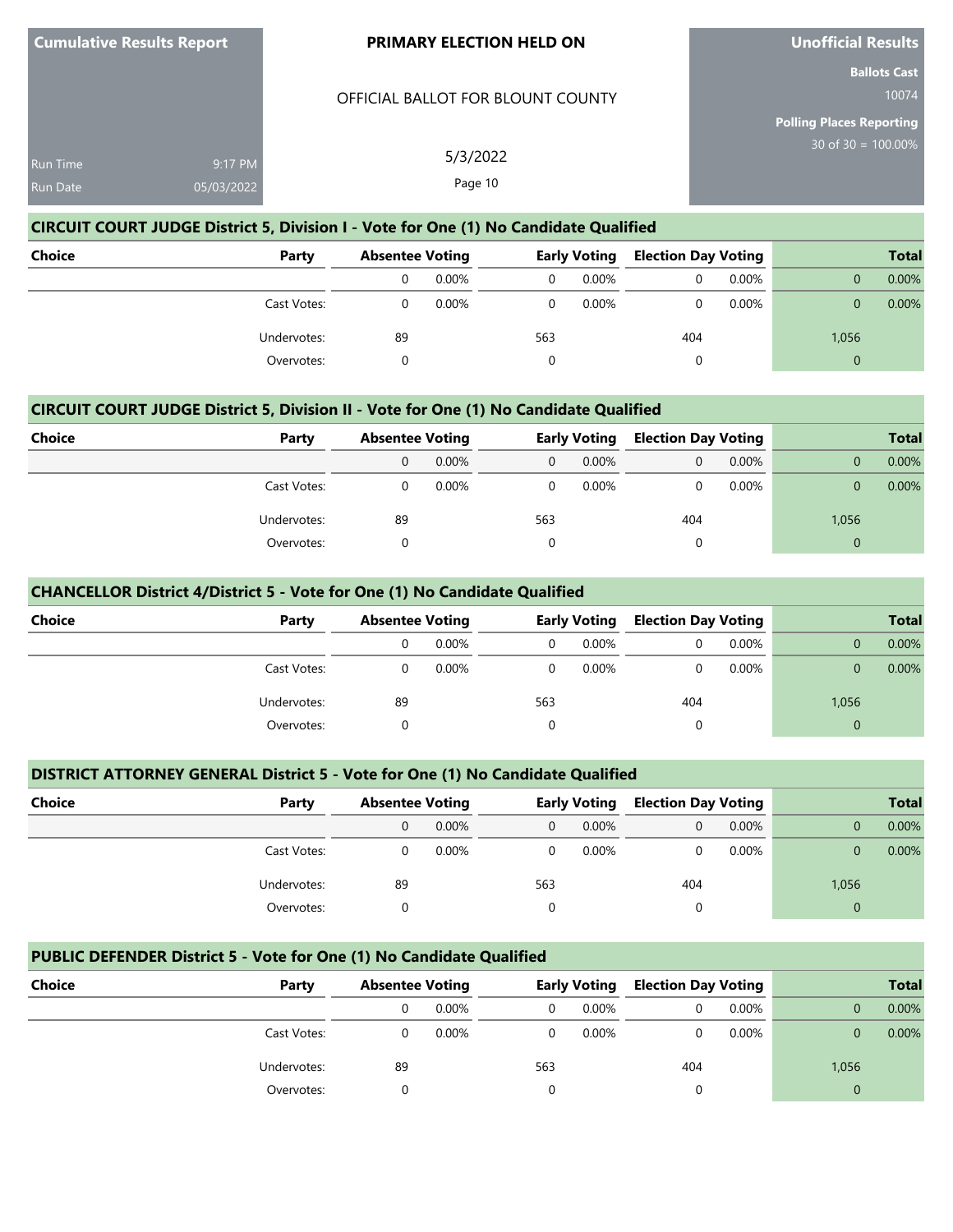# OFFICIAL BALLOT FOR BLOUNT COUNTY

5/3/2022 Page 11

**Unofficial Results**

**Ballots Cast** 10074

**Polling Places Reporting** 30 of 30 = 100.00%

| Run Time        | $9:17 \text{ PM}$ |
|-----------------|-------------------|
| <b>Run Date</b> | 05/03/2022        |

# **COUNTY MAYOR - Vote for One (1) No Candidate Qualified**

| <b>Choice</b> | Party       | <b>Absentee Voting</b> |       | <b>Early Voting</b> |          | <b>Election Day Voting</b> |       |          | <b>Total</b> |
|---------------|-------------|------------------------|-------|---------------------|----------|----------------------------|-------|----------|--------------|
|               |             | 0                      | 0.00% | $\Omega$            | $0.00\%$ | 0                          | 0.00% |          | 0.00%        |
|               | Cast Votes: |                        | 0.00% |                     | $0.00\%$ |                            | 0.00% |          | 0.00%        |
|               | Undervotes: | 89                     |       | 563                 |          | 404                        |       | 1,056    |              |
|               | Overvotes:  |                        |       |                     |          | 0                          |       | $\Omega$ |              |

#### **COUNTY COMMISSION District 1, Seat A - Vote for One (1)**

| <b>Choice</b> | Party       |    | <b>Absentee Voting</b> |    | <b>Early Voting</b> |    | <b>Election Day Voting</b> |     | <b>Total</b> |
|---------------|-------------|----|------------------------|----|---------------------|----|----------------------------|-----|--------------|
| Jackie Hill   |             | 11 | 100.00%                | 61 | 100.00%             | 46 | 100.00%                    | 118 | 100.00%      |
|               | Cast Votes: | 11 | 100.00%                | 61 | 100.00%             |    | 46 100.00%                 | 118 | 100.00%      |
|               | Undervotes: |    |                        | 4  |                     |    |                            |     |              |
|               | Overvotes:  |    |                        |    |                     |    |                            |     |              |

# **COUNTY COMMISSION District 1, Seat B - Vote for One (1)**

| <b>Choice</b>  | Party       |   | <b>Absentee Voting</b> |    | <b>Early Voting</b> |    | <b>Election Day Voting</b> |          | <b>Total</b> |
|----------------|-------------|---|------------------------|----|---------------------|----|----------------------------|----------|--------------|
| Nikki Bolinger |             | 9 | 100.00%                | 59 | 100.00%             | 36 | 100.00%                    | 104      | 100.00%      |
|                | Cast Votes: | 9 | 100.00%                | 59 | 100.00%             | 36 | 100.00%                    | 104      | 100.00%      |
|                | Undervotes: |   |                        | b  |                     | 10 |                            | 18       |              |
|                | Overvotes:  |   |                        |    |                     |    |                            | $\Omega$ |              |

# **COUNTY COMMISSION District 2, Seat A - Vote for One (1)**

| Choice             | Party       | <b>Absentee Voting</b> |         | <b>Early Voting</b> |         | <b>Election Day Voting</b> |         |    | <b>Total</b> |
|--------------------|-------------|------------------------|---------|---------------------|---------|----------------------------|---------|----|--------------|
| <b>Tracey Farr</b> |             | 3                      | 100.00% | 42                  | 100.00% | 21                         | 100.00% | 66 | 100.00%      |
|                    | Cast Votes: | 3.                     | 100.00% | 42                  | 100.00% | 21                         | 100.00% | 66 | 100.00%      |
|                    | Undervotes: |                        |         |                     |         |                            |         |    |              |
|                    | Overvotes:  |                        |         |                     |         |                            |         | 0  |              |

# **COUNTY COMMISSION District 2, Seat B - Vote for One (1) No Candidate Qualified**

| Choice | Party       | <b>Absentee Voting</b> |    | <b>Early Voting</b> |    | <b>Election Day Voting</b> | <b>Total</b> |          |
|--------|-------------|------------------------|----|---------------------|----|----------------------------|--------------|----------|
|        |             | $0.00\%$               |    | $0.00\%$            |    | 0.00%                      |              | $0.00\%$ |
|        | Cast Votes: | $0.00\%$               |    | $0.00\%$            |    | 0.00%                      |              | $0.00\%$ |
|        | Undervotes: |                        | 46 |                     | 23 |                            | 73           |          |
|        | Overvotes:  |                        |    |                     |    |                            | 0            |          |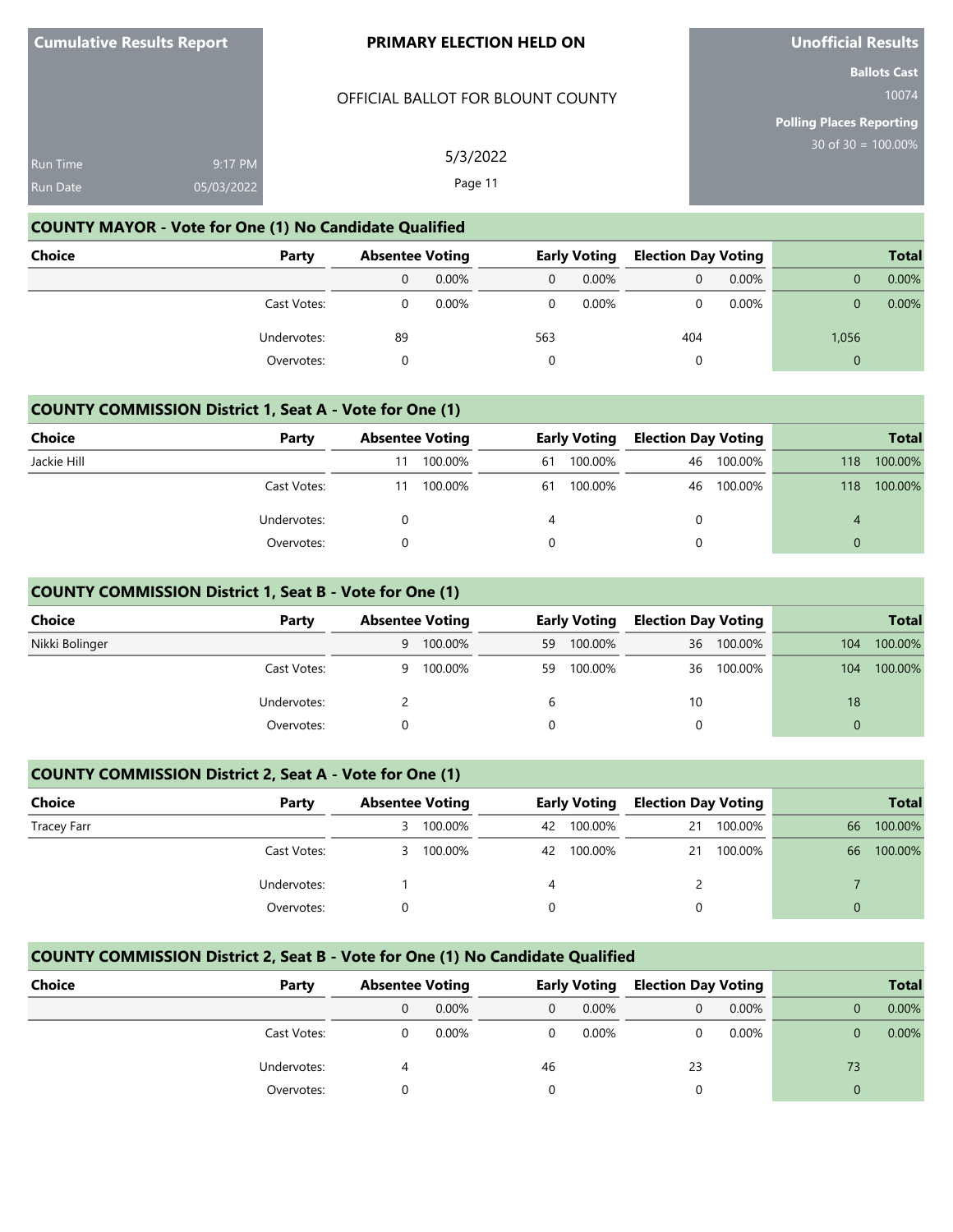#### OFFICIAL BALLOT FOR BLOUNT COUNTY

5/3/2022 Page 12

**Unofficial Results**

**Ballots Cast** 10074

**Polling Places Reporting** 30 of 30 = 100.00%

| Run Time        | $9:17$ PM  |
|-----------------|------------|
| <b>Run Date</b> | 05/03/2022 |

# **COUNTY COMMISSION District 3, Seat A - Vote for One (1)**

| Choice            | Party       |    | <b>Absentee Voting</b> |    | <b>Early Voting</b> |    | <b>Election Day Voting</b> | <b>Total</b> |         |
|-------------------|-------------|----|------------------------|----|---------------------|----|----------------------------|--------------|---------|
| Nathan R. Farnham |             | 12 | 100.00%                | 53 | 100.00%             | 48 | 100.00%                    | 113          | 100.00% |
|                   | Cast Votes: | 12 | 100.00%                | 53 | 100.00%             | 48 | 100.00%                    | 113          | 100.00% |
|                   | Undervotes: |    |                        |    |                     |    |                            |              |         |
|                   | Overvotes:  |    |                        |    |                     | 0  |                            | $\Omega$     |         |

#### **COUNTY COMMISSION District 3, Seat B - Vote for One (1)**

| Choice          | Party       | <b>Absentee Voting</b> |         |          | <b>Early Voting</b> |    | <b>Election Day Voting</b> | <b>Total</b> |         |
|-----------------|-------------|------------------------|---------|----------|---------------------|----|----------------------------|--------------|---------|
| Robert K. Hanye |             | 11                     | 100.00% | 54       | 100.00%             | 49 | 100.00%                    | 114          | 100.00% |
|                 | Cast Votes: |                        | 100.00% | 54       | 100.00%             | 49 | 100.00%                    | 114          | 100.00% |
|                 | Undervotes: |                        |         |          |                     |    |                            |              |         |
|                 | Overvotes:  |                        |         | $\Omega$ |                     |    |                            |              |         |

# **COUNTY COMMISSION District 4, Seat A - Vote for One (1)**

| <b>Choice</b>  | Party       | <b>Absentee Voting</b> |         | <b>Early Voting</b> |         | <b>Election Day Voting</b> |         | <b>Total</b> |         |
|----------------|-------------|------------------------|---------|---------------------|---------|----------------------------|---------|--------------|---------|
| Corinne Dooley |             | 14                     | 100.00% | 86                  | 100.00% | 49                         | 100.00% | 149          | 100.00% |
|                | Cast Votes: | 14                     | 100.00% | 86                  | 100.00% | 49                         | 100.00% | 149          | 100.00% |
|                | Undervotes: |                        |         | 8                   |         |                            |         |              |         |
|                | Overvotes:  |                        |         |                     |         | 0                          |         | $\Omega$     |         |

# **COUNTY COMMISSION District 4, Seat B - Vote for One (1) No Candidate Qualified**

| Choice<br>Party |    | <b>Absentee Voting</b> |          | <b>Early Voting</b> |    | <b>Election Day Voting</b> |     | <b>Total</b> |
|-----------------|----|------------------------|----------|---------------------|----|----------------------------|-----|--------------|
|                 |    | $0.00\%$               | $\Omega$ | $0.00\%$            |    | $0.00\%$                   |     | 0.00%        |
| Cast Votes:     |    | $0.00\%$               | 0        | 0.00%               |    | 0.00%                      |     | 0.00%        |
| Undervotes:     | 14 |                        | 94       |                     | 52 |                            | 160 |              |
| Overvotes:      |    |                        |          |                     |    |                            | 0   |              |

# **COUNTY COMMISSION District 4, Seat C - Vote for One (1) No Candidate Qualified**

| Choice | Party       |    | <b>Absentee Voting</b> |    | <b>Early Voting</b> |    | <b>Election Day Voting</b> | <b>Total</b> |          |
|--------|-------------|----|------------------------|----|---------------------|----|----------------------------|--------------|----------|
|        |             |    | $0.00\%$               |    | $0.00\%$            |    | 0.00%                      |              | $0.00\%$ |
|        | Cast Votes: |    | $0.00\%$               |    | $0.00\%$            |    | 0.00%                      |              | $0.00\%$ |
|        | Undervotes: | 14 |                        | 94 |                     | 52 |                            | 160          |          |
|        | Overvotes:  |    |                        |    |                     |    |                            |              |          |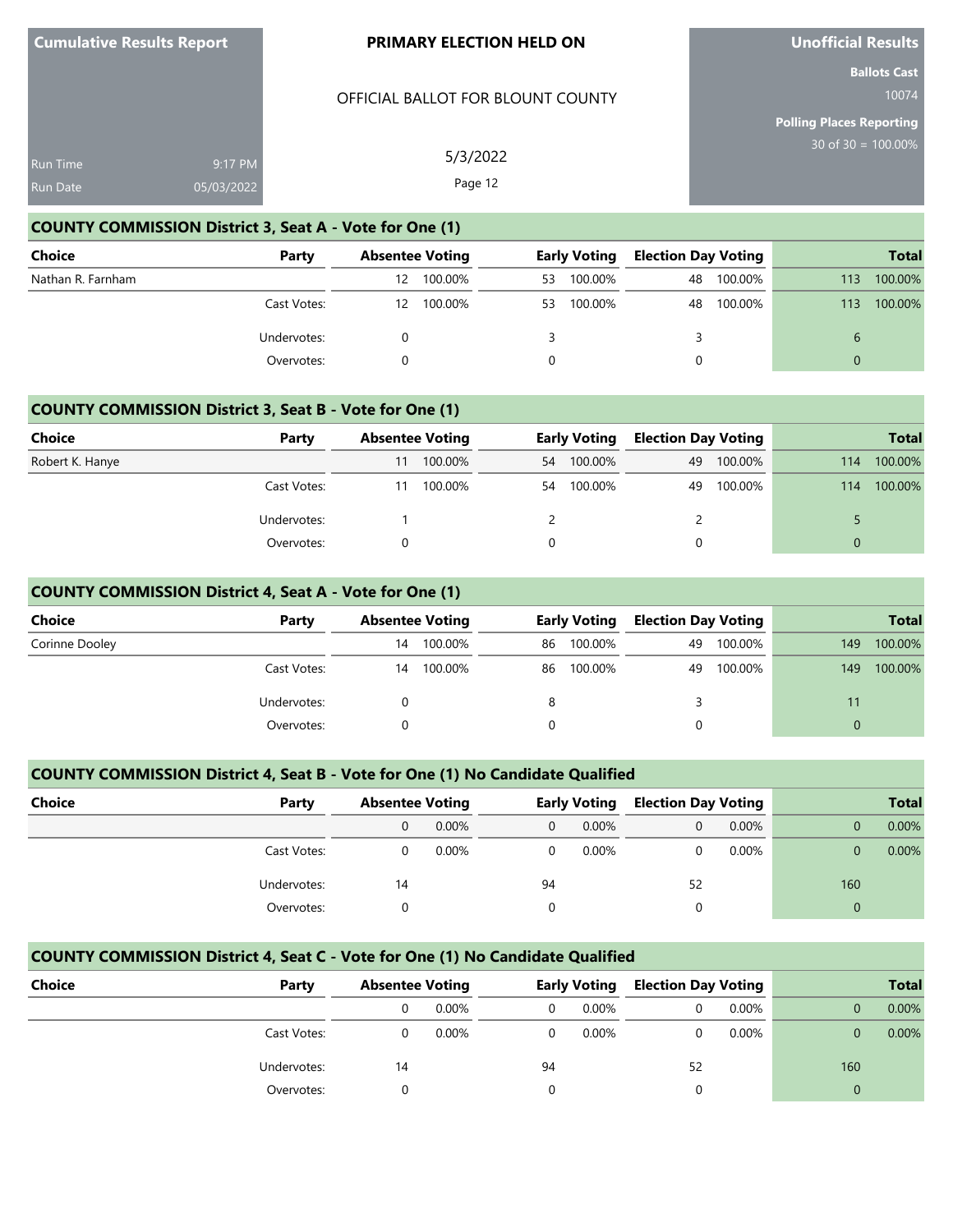### OFFICIAL BALLOT FOR BLOUNT COUNTY

5/3/2022 Page 13

**Unofficial Results**

**Ballots Cast** 10074

**Polling Places Reporting** 30 of 30 = 100.00%

| <b>Run Time</b> | $9:17 \, \text{PM}$ |
|-----------------|---------------------|
| <b>Run Date</b> | 05/03/2022          |

# **COUNTY COMMISSION District 5, Seat A - Vote for One (1) No Candidate Qualified**

| <b>Choice</b> | Party       |    | <b>Absentee Voting</b> |          | Early Voting |    | <b>Election Day Voting</b> | <b>Total</b> |       |
|---------------|-------------|----|------------------------|----------|--------------|----|----------------------------|--------------|-------|
|               |             | 0  | 0.00%                  | $\Omega$ | $0.00\%$     | 0  | 0.00%                      |              | 0.00% |
|               | Cast Votes: |    | $0.00\%$               | 0        | $0.00\%$     | 0  | $0.00\%$                   | 0            | 0.00% |
|               | Undervotes: | 16 |                        | 110      |              | 55 |                            | 181          |       |
|               | Overvotes:  |    |                        |          |              | 0  |                            | $\Omega$     |       |

#### **COUNTY COMMISSION District 5, Seat B - Vote for One (1)**

| <b>Choice</b> | Party       | <b>Absentee Voting</b> |         | <b>Early Voting</b> |         | <b>Election Day Voting</b> |         |                   | <b>Total</b> |
|---------------|-------------|------------------------|---------|---------------------|---------|----------------------------|---------|-------------------|--------------|
| Jenny Jordan  |             | 14                     | 100.00% | 103                 | 100.00% | 52                         | 100.00% | 169               | 100.00%      |
|               | Cast Votes: | 14                     | 100.00% | 103                 | 100.00% | 52                         | 100.00% | 169               | 100.00%      |
|               | Undervotes: |                        |         |                     |         |                            |         | $12 \overline{ }$ |              |
|               | Overvotes:  |                        |         |                     |         | 0                          |         | $\Omega$          |              |

# **COUNTY COMMISSION District 6, Seat A - Vote for One (1)**

| <b>Choice</b> | Party       | <b>Absentee Voting</b> |         |    | <b>Early Voting</b> | <b>Election Day Voting</b> |         |          | <b>Total</b> |
|---------------|-------------|------------------------|---------|----|---------------------|----------------------------|---------|----------|--------------|
| Phil Tiehen   |             | 4                      | 100.00% | 40 | 100.00%             | 21                         | 100.00% | 65       | 100.00%      |
|               | Cast Votes: | 4                      | 100.00% | 40 | 100.00%             | 21                         | 100.00% | 65       | 100.00%      |
|               | Undervotes: |                        |         |    |                     |                            |         |          |              |
|               | Overvotes:  |                        |         |    |                     | 0                          |         | $\Omega$ |              |

# **COUNTY COMMISSION District 6, Seat B - Vote for One (1) No Candidate Qualified**

| <b>Choice</b><br>Party | <b>Absentee Voting</b> |    | <b>Early Voting</b> |    | <b>Election Day Voting</b> |    | <b>Total</b> |
|------------------------|------------------------|----|---------------------|----|----------------------------|----|--------------|
|                        | $0.00\%$               |    | 0.00%               |    | $0.00\%$                   |    | 0.00%        |
| Cast Votes:            | $0.00\%$               |    | 0.00%               |    | $0.00\%$                   |    | 0.00%        |
| Undervotes:            |                        | 40 |                     | 23 |                            | 68 |              |
| Overvotes:             |                        |    |                     |    |                            | 0  |              |

# **COUNTY COMMISSION District 7, Seat A - Vote for One (1)**

| Choice           | Party       | <b>Absentee Voting</b> |    | <b>Early Voting</b> | <b>Election Day Voting</b> |         |    | <b>Total</b> |
|------------------|-------------|------------------------|----|---------------------|----------------------------|---------|----|--------------|
| Sheldon Sapoznik |             | 100.00%                | 30 | 100.00%             | 31                         | 100.00% | 68 | 100.00%      |
|                  | Cast Votes: | 100.00%                | 30 | 100.00%             | 31                         | 100.00% | 68 | 100.00%      |
|                  | Undervotes: |                        |    |                     |                            |         |    |              |
|                  | Overvotes:  |                        |    |                     |                            |         |    |              |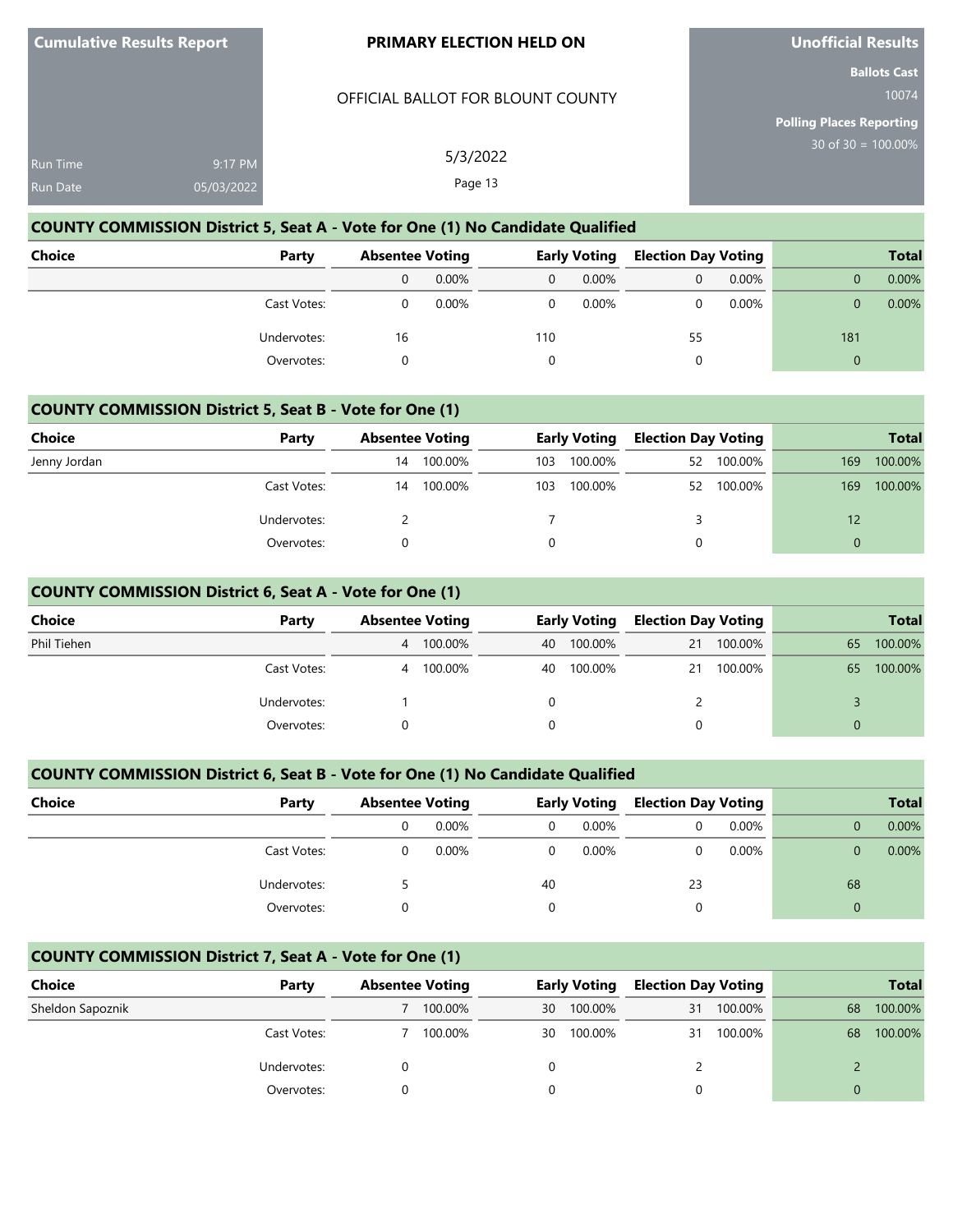# OFFICIAL BALLOT FOR BLOUNT COUNTY

5/3/2022 Page 14

**Unofficial Results**

**Ballots Cast** 10074

**Polling Places Reporting** 30 of 30 = 100.00%

| <b>Run Time</b> | 9:17 PM    |  |
|-----------------|------------|--|
| Run Date        | 05/03/2022 |  |

# **COUNTY COMMISSION District 7, Seat B - Vote for One (1)**

| Choice           | Party       | <b>Absentee Voting</b> |         |    | <b>Early Voting</b> | <b>Election Day Voting</b> |         |    | <b>Total</b> |
|------------------|-------------|------------------------|---------|----|---------------------|----------------------------|---------|----|--------------|
| John Ross Conley |             |                        | 100.00% | 29 | 100.00%             | 31                         | 100.00% | 67 | 100.00%      |
|                  | Cast Votes: |                        | 100.00% | 29 | 100.00%             | 31                         | 100.00% | 67 | 100.00%      |
|                  | Undervotes: |                        |         |    |                     |                            |         |    |              |
|                  | Overvotes:  |                        |         |    |                     |                            |         |    |              |

#### **COUNTY COMMISSION District 8, Seat A - Vote for One (1)**

| Choice     | Party       |    | <b>Absentee Voting</b> |    | <b>Early Voting</b> |    | <b>Election Day Voting</b> |    | <b>Total</b> |
|------------|-------------|----|------------------------|----|---------------------|----|----------------------------|----|--------------|
| Phil Young |             | 11 | 100.00%                | 41 | 100.00%             | 44 | 100.00%                    | 96 | 100.00%      |
|            | Cast Votes: | 11 | 100.00%                | 41 | 100.00%             | 44 | 100.00%                    | 96 | 100.00%      |
|            | Undervotes: |    |                        |    |                     |    |                            |    |              |
|            | Overvotes:  |    |                        |    |                     |    |                            |    |              |

# **COUNTY COMMISSION District 8, Seat B - Vote for One (1)**

| <b>Choice</b> | Party       |    | <b>Absentee Voting</b> |    | <b>Early Voting</b> |    | <b>Election Day Voting</b> |          | <b>Total</b> |
|---------------|-------------|----|------------------------|----|---------------------|----|----------------------------|----------|--------------|
| Pete Girard   |             |    | 100.00%                | 40 | 100.00%             | 43 | 100.00%                    | 94       | 100.00%      |
|               | Cast Votes: | 11 | 100.00%                | 40 | 100.00%             | 43 | 100.00%                    | 94       | 100.00%      |
|               | Undervotes: |    |                        |    |                     | 4  |                            |          |              |
|               | Overvotes:  |    |                        |    |                     | 0  |                            | $\Omega$ |              |

# **COUNTY COMMISSION District 9, Seat A - Vote for One (1) No Candidate Qualified**

| Choice<br>Party | <b>Absentee Voting</b> |    | <b>Early Voting</b> |     | <b>Election Day Voting</b> |    | <b>Total</b> |
|-----------------|------------------------|----|---------------------|-----|----------------------------|----|--------------|
|                 | $0.00\%$               |    | 0.00%               |     | 0.00%                      |    | $0.00\%$     |
| Cast Votes:     | $0.00\%$               |    | 0.00%               |     | 0.00%                      |    | $0.00\%$     |
| Undervotes:     |                        | 31 |                     | -41 |                            | 77 |              |
| Overvotes:      |                        |    |                     |     |                            | 0  |              |

# **COUNTY COMMISSION District 9, Seat B - Vote for One (1)**

| Choice        | Party       |    | <b>Absentee Voting</b> |    | <b>Early Voting</b> |    | <b>Election Day Voting</b> |    |         | <b>Total</b> |
|---------------|-------------|----|------------------------|----|---------------------|----|----------------------------|----|---------|--------------|
| Alice Wardrep |             | 5  | 100.00%                | 26 | 100.00%             | 37 | 100.00%                    | 68 | 100.00% |              |
|               | Cast Votes: | 5. | 100.00%                | 26 | 100.00%             | 37 | 100.00%                    | 68 | 100.00% |              |
|               | Undervotes: |    |                        |    |                     | 4  |                            |    |         |              |
|               | Overvotes:  |    |                        |    |                     |    |                            |    |         |              |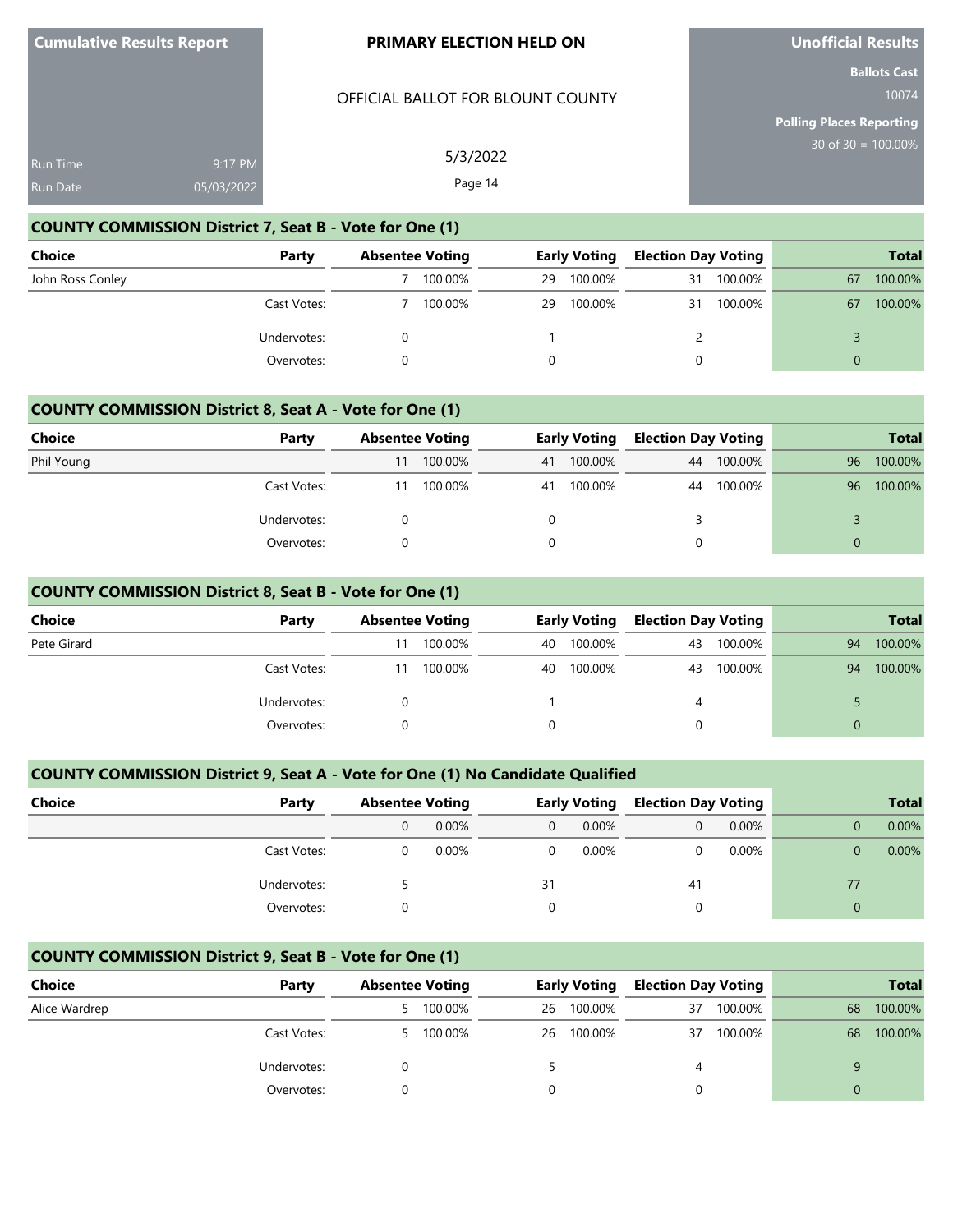#### OFFICIAL BALLOT FOR BLOUNT COUNTY

5/3/2022 Page 15

**Unofficial Results**

**Ballots Cast** 10074

**Polling Places Reporting** 30 of 30 = 100.00%

| <b>Run Time</b> | $9:17$ PM. |
|-----------------|------------|
| Run Date        | 05/03/2022 |

# **COUNTY COMMISSION District 10, Seat A - Vote for One (1) No Candidate Qualified**

| <b>Choice</b><br>Party |   | <b>Absentee Voting</b> |    | <b>Early Voting</b> |    | <b>Election Day Voting</b> |    | <b>Total</b> |
|------------------------|---|------------------------|----|---------------------|----|----------------------------|----|--------------|
|                        | 0 | $0.00\%$               | 0  | $0.00\%$            | 0  | 0.00%                      |    | 0.00%        |
| Cast Votes:            |   | $0.00\%$               | 0  | $0.00\%$            | 0  | 0.00%                      |    | 0.00%        |
| Undervotes:            | 4 |                        | 50 |                     | 33 |                            | 87 |              |
| Overvotes:             |   |                        |    |                     | 0  |                            | 0  |              |

# **COUNTY COMMISSION District 10, Seat B - Vote for One (1) No Candidate Qualified**

| Choice | Party       |   | <b>Absentee Voting</b> |    | <b>Early Voting</b> |    | <b>Election Day Voting</b> |    | <b>Total</b> |
|--------|-------------|---|------------------------|----|---------------------|----|----------------------------|----|--------------|
|        |             | 0 | $0.00\%$               | 0  | $0.00\%$            |    | $0.00\%$                   |    | 0.00%        |
|        | Cast Votes: |   | 0.00%                  | 0  | $0.00\%$            |    | 0.00%                      |    | $0.00\%$     |
|        | Undervotes: |   |                        | 50 |                     | 33 |                            | 87 |              |
|        | Overvotes:  |   |                        |    |                     |    |                            | 0  |              |

### **ASSESSOR of PROPERTY Unexpired Term - Vote for One (1)**

| <b>Choice</b>     | Party       | <b>Absentee Voting</b> |         |     | <b>Early Voting</b> |     | <b>Election Day Voting</b> |     | <b>Total</b> |
|-------------------|-------------|------------------------|---------|-----|---------------------|-----|----------------------------|-----|--------------|
| Melissa McCrossen |             | 82                     | 100.00% | 524 | 100.00%             |     | 372 100.00%                | 978 | 100.00%      |
|                   | Cast Votes: | 82                     | 100.00% | 524 | 100.00%             | 372 | 100.00%                    | 978 | 100.00%      |
|                   | Undervotes: |                        |         | 39  |                     | 32  |                            | 78  |              |
|                   | Overvotes:  |                        |         |     |                     |     |                            |     |              |

#### **COUNTY TRUSTEE - Vote for One (1)**

| Choice          | Party       | <b>Absentee Voting</b> |         |     | <b>Early Voting</b> | <b>Election Day Voting</b> |         |          | <b>Total</b> |
|-----------------|-------------|------------------------|---------|-----|---------------------|----------------------------|---------|----------|--------------|
| Steve Phillippy |             | 84                     | 100.00% | 515 | 100.00%             | 365                        | 100.00% | 964      | 100.00%      |
|                 | Cast Votes: | 84                     | 100.00% | 515 | 100.00%             | 365                        | 100.00% | 964      | 100.00%      |
|                 | Undervotes: |                        |         | 48  |                     | 39                         |         | 92       |              |
|                 | Overvotes:  |                        |         | 0   |                     |                            |         | $\Omega$ |              |

# **GENERAL SESSIONS JUDGE Division I - Vote for One (1) No Candidate Qualified**

| Choice | Party       | <b>Absentee Voting</b> |          |     | <b>Early Voting</b> | <b>Election Day Voting</b> |          |       | <b>Total</b> |
|--------|-------------|------------------------|----------|-----|---------------------|----------------------------|----------|-------|--------------|
|        |             |                        | $0.00\%$ | 0   | 0.00%               |                            | $0.00\%$ |       | 0.00%        |
|        | Cast Votes: |                        | $0.00\%$ | 0   | $0.00\%$            |                            | $0.00\%$ |       | $0.00\%$     |
|        | Undervotes: | 89                     |          | 563 |                     | 404                        |          | 1,056 |              |
|        | Overvotes:  |                        |          |     |                     |                            |          | 0     |              |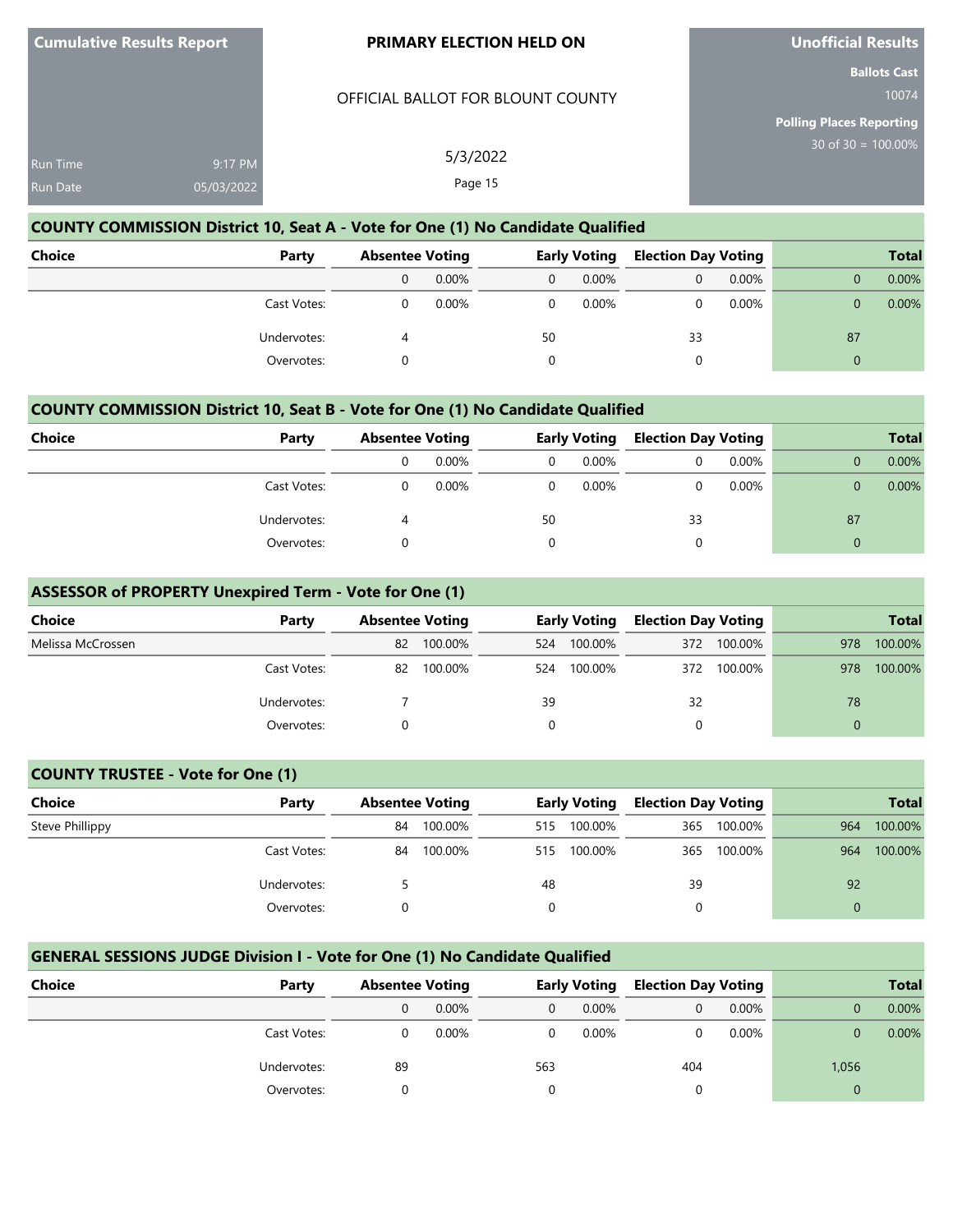#### OFFICIAL BALLOT FOR BLOUNT COUNTY

5/3/2022 Page 16

**Unofficial Results**

**Ballots Cast** 10074

**Polling Places Reporting** 30 of 30 = 100.00%

| 9:17 PM    |
|------------|
| 05/03/2022 |
|            |

# **GENERAL SESSIONS JUDGE Division II - Vote for One (1) No Candidate Qualified**

| <b>Choice</b> | Party       | <b>Absentee Voting</b> |          |     | <b>Early Voting</b> | <b>Election Day Voting</b> |          |          | <b>Total</b> |
|---------------|-------------|------------------------|----------|-----|---------------------|----------------------------|----------|----------|--------------|
|               |             | 0                      | 0.00%    | 0   | $0.00\%$            | 0                          | $0.00\%$ |          | 0.00%        |
|               | Cast Votes: |                        | $0.00\%$ |     | $0.00\%$            | 0                          | $0.00\%$ | 0        | 0.00%        |
|               | Undervotes: | 89                     |          | 563 |                     | 404                        |          | 1,056    |              |
|               | Overvotes:  |                        |          |     |                     | 0                          |          | $\Omega$ |              |

#### **GENERAL SESSIONS JUDGE Division III - Vote for One (1) No Candidate Qualified**

| Choice | Party       |    | <b>Absentee Voting</b> |                | <b>Election Day Voting</b><br><b>Early Voting</b> |     |          |       | <b>Total</b> |
|--------|-------------|----|------------------------|----------------|---------------------------------------------------|-----|----------|-------|--------------|
|        |             | 0  | $0.00\%$               | $\overline{0}$ | $0.00\%$                                          | 0   | $0.00\%$ |       | 0.00%        |
|        | Cast Votes: | 0  | 0.00%                  | $\Omega$       | 0.00%                                             |     | 0.00%    |       | $0.00\%$     |
|        | Undervotes: | 89 |                        | 563            |                                                   | 404 |          | 1,056 |              |
|        | Overvotes:  |    |                        | 0              |                                                   | u   |          |       |              |

#### **GENERAL SESSIONS JUDGE Division IV - Vote for One (1) No Candidate Qualified**

| Choice<br>Party |    | <b>Absentee Voting</b> |          | <b>Early Voting</b> | <b>Election Day Voting</b> |       |          | <b>Total</b> |
|-----------------|----|------------------------|----------|---------------------|----------------------------|-------|----------|--------------|
|                 |    | 0.00%                  | $\Omega$ | 0.00%               |                            | 0.00% |          | 0.00%        |
| Cast Votes:     |    | 0.00%                  | 0        | $0.00\%$            |                            | 0.00% |          | 0.00%        |
| Undervotes:     | 89 |                        | 563      |                     | 404                        |       | 1,056    |              |
| Overvotes:      |    |                        | 0        |                     | 0                          |       | $\Omega$ |              |

# **SHERIFF - Vote for One (1) No Candidate Qualified**

| <b>Choice</b><br>Party | <b>Absentee Voting</b> |          |     | <b>Early Voting</b> | <b>Election Day Voting</b> |          |          | <b>Total</b> |
|------------------------|------------------------|----------|-----|---------------------|----------------------------|----------|----------|--------------|
|                        |                        | $0.00\%$ | 0   | 0.00%               |                            | $0.00\%$ |          | 0.00%        |
| Cast Votes:            |                        | $0.00\%$ |     | 0.00%               |                            | 0.00%    |          | 0.00%        |
| Undervotes:            | 89                     |          | 563 |                     | 404                        |          | 1,056    |              |
| Overvotes:             |                        |          |     |                     |                            |          | $\Omega$ |              |

# **CIRCUIT COURT CLERK - Vote for One (1) No Candidate Qualified**

| Choice | Party       | <b>Absentee Voting</b> |          |     | <b>Early Voting</b> | <b>Election Day Voting</b> |          |          | <b>Total</b> |
|--------|-------------|------------------------|----------|-----|---------------------|----------------------------|----------|----------|--------------|
|        |             |                        | $0.00\%$ | 0   | $0.00\%$            |                            | $0.00\%$ |          | 0.00%        |
|        | Cast Votes: |                        | $0.00\%$ | 0   | $0.00\%$            |                            | $0.00\%$ |          | $0.00\%$     |
|        | Undervotes: | 89                     |          | 563 |                     | 404                        |          | 1,056    |              |
|        | Overvotes:  |                        |          |     |                     |                            |          | $\Omega$ |              |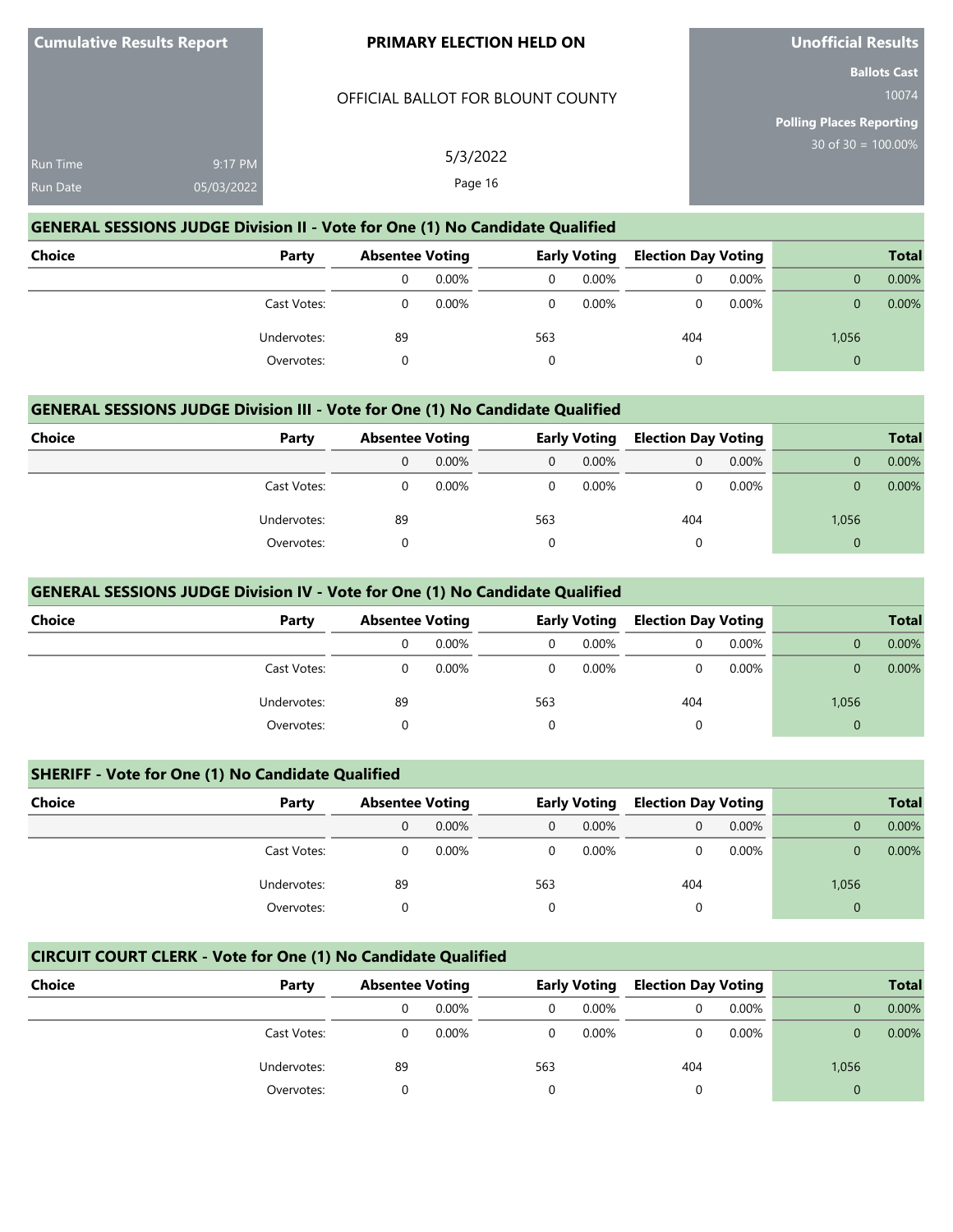# OFFICIAL BALLOT FOR BLOUNT COUNTY

5/3/2022 Page 17

**Unofficial Results**

**Ballots Cast** 10074

**Polling Places Reporting** 30 of 30 = 100.00%

# **COUNTY CLERK - Vote for One (1)**

| <b>Choice</b>  | Party       |    | <b>Absentee Voting</b> |     | <b>Early Voting</b> |     | <b>Election Day Voting</b> |          | <b>Total</b> |
|----------------|-------------|----|------------------------|-----|---------------------|-----|----------------------------|----------|--------------|
| Marte Lawrence |             | 84 | 100.00%                | 507 | 100.00%             | 357 | 100.00%                    | 948      | 100.00%      |
|                | Cast Votes: | 84 | 100.00%                | 507 | 100.00%             | 357 | 100.00%                    | 948      | 100.00%      |
|                | Undervotes: |    |                        | 56  |                     | 47  |                            | 108      |              |
|                | Overvotes:  |    |                        |     |                     | 0   |                            | $\Omega$ |              |

# **REGISTER of DEEDS - Vote for One (1)**

| Choice            | Party       |    | <b>Absentee Voting</b> |     | <b>Early Voting</b> |     | <b>Election Day Voting</b> |     | <b>Total</b> |
|-------------------|-------------|----|------------------------|-----|---------------------|-----|----------------------------|-----|--------------|
| Maude Hannah Volk |             | 83 | 100.00%                | 499 | 100.00%             | 357 | 100.00%                    | 939 | 100.00%      |
|                   | Cast Votes: | 83 | 100.00%                | 499 | 100.00%             | 357 | 100.00%                    | 939 | 100.00%      |
|                   | Undervotes: |    |                        | 64  |                     | 47  |                            | 117 |              |
|                   | Overvotes:  |    |                        |     |                     |     |                            |     |              |

# **COUNTY HIGHWAY SUPERINTENDENT - Vote for One (1) No Candidate Qualified**

| Choice<br>Party |    | <b>Absentee Voting</b> |              | <b>Early Voting</b> |     |       |       | <b>Election Day Voting</b> |  | <b>Total</b> |
|-----------------|----|------------------------|--------------|---------------------|-----|-------|-------|----------------------------|--|--------------|
|                 | 0  | 0.00%                  | $\mathbf{0}$ | 0.00%               | 0   | 0.00% |       | 0.00%                      |  |              |
| Cast Votes:     |    | $0.00\%$               | $\Omega$     | $0.00\%$            |     | 0.00% |       | 0.00%                      |  |              |
| Undervotes:     | 89 |                        | 563          |                     | 404 |       | 1,056 |                            |  |              |
| Overvotes:      |    |                        | $\Omega$     |                     | 0   |       |       |                            |  |              |

# **SCHOOL BOARD District 1 - Vote for One (1) No Candidate Qualified**

| Choice<br>Party | <b>Absentee Voting</b> |    | <b>Early Voting</b> |    | <b>Election Day Voting</b> |    | <b>Total</b> |
|-----------------|------------------------|----|---------------------|----|----------------------------|----|--------------|
|                 | $0.00\%$               | 0  | 0.00%               |    | $0.00\%$                   |    | 0.00%        |
| Cast Votes:     | $0.00\%$               | 0  | 0.00%               |    | 0.00%                      |    | 0.00%        |
| Undervotes:     |                        | 44 |                     | 41 |                            | 98 |              |
| Overvotes:      |                        |    |                     |    |                            | 0  |              |

# **SCHOOL BOARD District 3 - Vote for One (1)**

| Choice                 | Party       | <b>Absentee Voting</b> |         | <b>Early Voting</b> |         | <b>Election Day Voting</b> |         |     | <b>Total</b> |
|------------------------|-------------|------------------------|---------|---------------------|---------|----------------------------|---------|-----|--------------|
| Stanley Ish Young, Sr. |             | 12                     | 100.00% | 65                  | 100.00% | 50                         | 100.00% | 127 | 100.00%      |
|                        | Cast Votes: | 12.                    | 100.00% | 65                  | 100.00% | 50                         | 100.00% | 127 | 100.00%      |
|                        | Undervotes: |                        |         | b                   |         |                            |         | 8   |              |
|                        | Overvotes:  |                        |         |                     |         |                            |         |     |              |